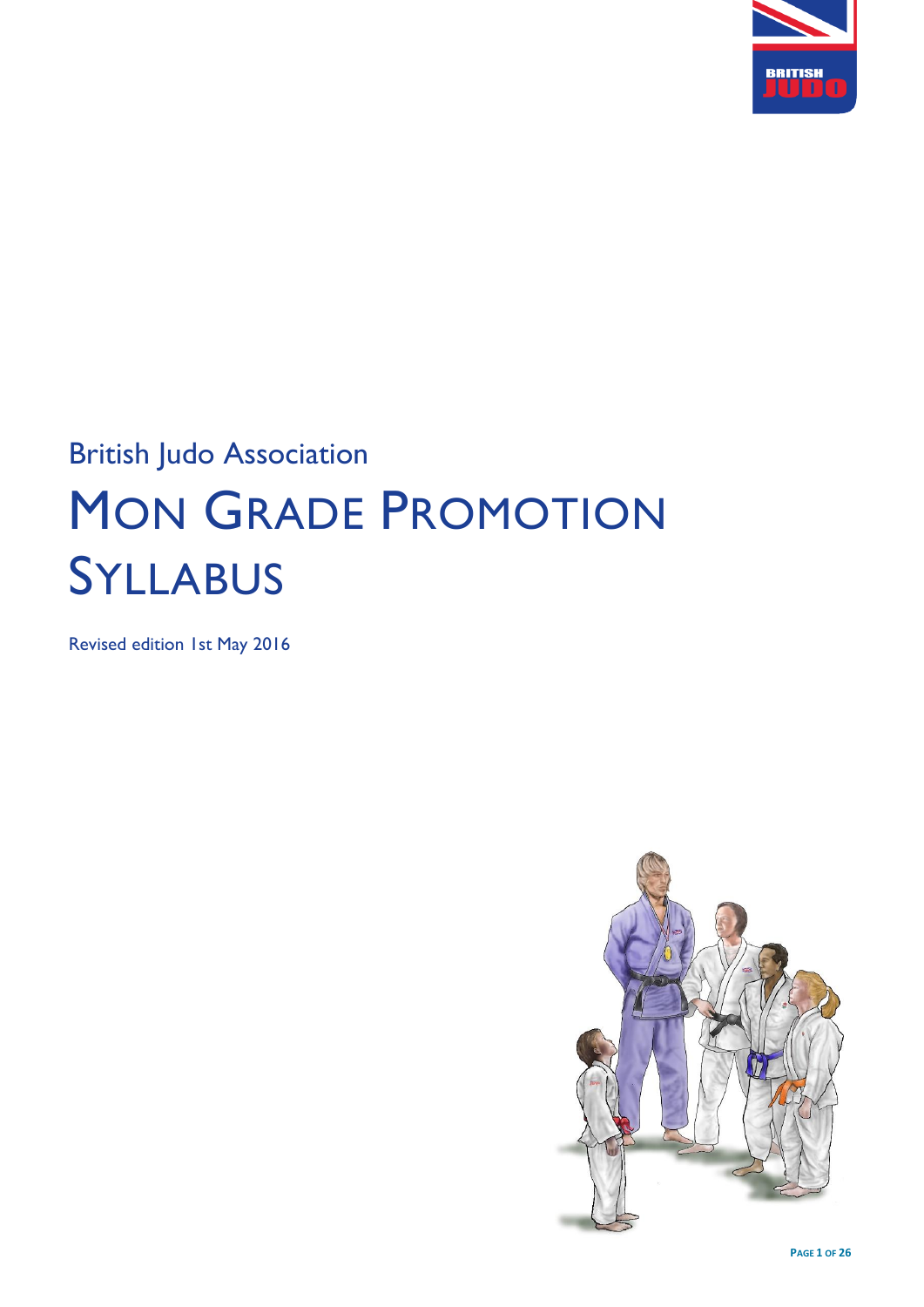

#### **INTRODUCTION**

This syllabus, effective from 1st April 2016, supersedes all previously published syllabi. All previously taken theory examinations for 7-18 Mon that are higher than the pre 2008 syllabus contest grade, are no longer valid e.g. a judoka returning to judo with the competitive grade of  $10<sup>th</sup>$  Mon, but with the old theory signed up for 18<sup>th</sup> Mon, is deemed to be 10th Mon not 18th Mon.

Within the British Judo Association (BJA) there are 18 Mon grades. The grades are indicated by the following coloured belts:-

|                                                                                                                                                                                                                                                                                  | 10th Mon Green + 1 Red Tag    |
|----------------------------------------------------------------------------------------------------------------------------------------------------------------------------------------------------------------------------------------------------------------------------------|-------------------------------|
|                                                                                                                                                                                                                                                                                  | I I th Mon Green + 2 Red Tags |
|                                                                                                                                                                                                                                                                                  | 12th Mon Green + 3 Red Tags   |
|                                                                                                                                                                                                                                                                                  | 13th Mon Blue + 1 Red Tag     |
|                                                                                                                                                                                                                                                                                  | 14th Mon Blue + 2 Red Tags    |
|                                                                                                                                                                                                                                                                                  | 15th Mon Blue + 3 Red Tags    |
| 16th Mon                                                                                                                                                                                                                                                                         | Brown + 1 Red Tag             |
|                                                                                                                                                                                                                                                                                  | Brown + 2 Red Tags            |
| 18th Mon                                                                                                                                                                                                                                                                         | Brown + 3 Red Tags            |
| 1st Mon Red + 1 Yellow Tag<br>2nd Mon Red + 2 Yellow Tags<br>3rd Mon Red + 3 Yellow Tags<br>4th Mon Yellow + I Red Tag<br>5th Mon Yellow + 2 Red Tags<br>6th Mon Yellow + 3 Red Tags<br>7th Mon Orange + 1 Red Tag<br>8th Mon Orange + 2 Red Tags<br>9th Mon Orange + 3 Red Tags | 17th Mon                      |

Promotion within the Mon grades is based on technical knowledge and understanding, together with Japanese terminology and supplementary knowledge. There is no contest requirement in the Mon Grade syllabus. However, there is a progressively structured Randori element at the higher grades, where at the highest level, Randori is based on open skills.

For grades up to and including 9th Mon, gradings should be completed within the candidate's club and can be examined by the same coach that instructed the candidate.

For 10th Mon and above, gradings may be completed within the club, but candidates may also grade at Inter-club, area promotion examinations and at any other event such as a Technical Training course. It is good practice that the examiner should be different from the coach.

With regular study and training, the judoka should be able to complete the syllabus by the age of 17 (the keen judoka may complete it as early as 15 years of age). It is, however, vitally important that all they follow the progressive study of techniques detailed in this syllabus and attempt promotion to the next grade at regular intervals.

All judoka are encouraged to take increasing responsibility for their technical development as they progress through the grades and it may be necessary for them to undertake supplementary study and training in addition to that which is available at the judoka's club.

#### *Important Notes:*

- *1. Candidates can only be graded one grade at a time. (See Fast Tracking on Page 6 and Fast Track Policy for exceptional circumstances))*
- *2. Although there is no contest requirement in this promotion syllabus, judoka are encouraged to participate in competition of the appropriate level for their age and experience. There are many competitive opportunities which can be used to supplement the judoka's technical development.*  **MINIMUM AGE**

The minimum age a judoka may attempt promotion is 8 years of age. There are recommended age bands for each of the grades as detailed in the following pages. Judoka may, in consultation with their coach, choose to seek promotion under the Kyu Grade syllabus on reaching 14 years of age.

#### *Important Note:*

*Judoka aged 14 and 15 years of age choosing to seek promotion under the Kyu Grade Syllabus are not required to take out senior membership of the BJA. Players are encouraged to seek advice from their coach on whether they should seek promotion under the Kyu Grade Syllabus*. **Junior judoka holding the grade of 1st Kyu, aged 14, can collect promotion**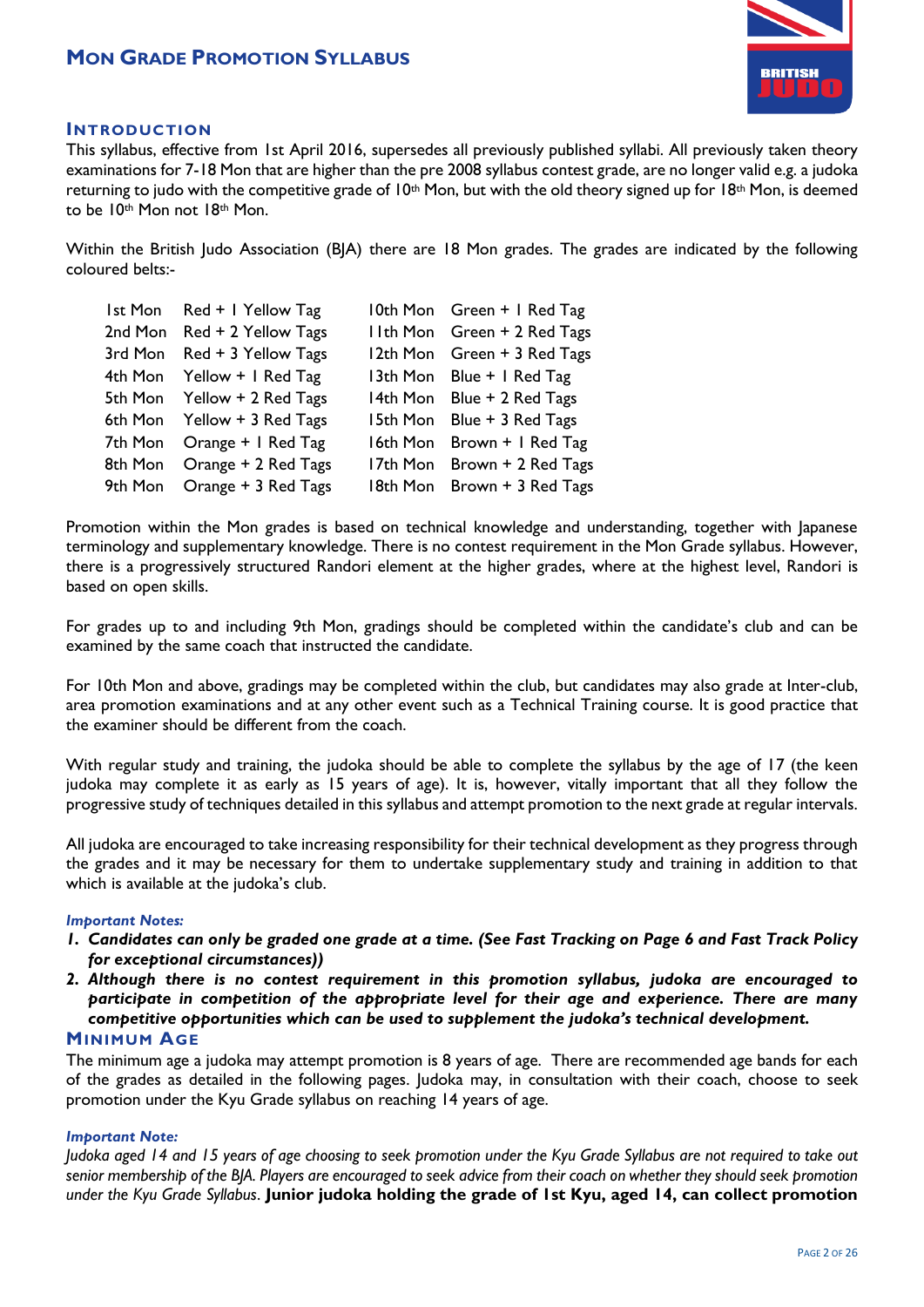

**points towards their Dan grade in point scoring competitions, but are not able to enter Dan gradings until the age of 15. Age 15 is also the minimum age they can register for promotion to 1st Dan as specified in the Dan Grade Syllabus.**

#### **ADMINISTRATION**

All candidates must hold current full BJA Individual Membership: this membership number will be recorded on the Grade Registration Sheet

Grading test success is registered at BJA Head Office within 28 days, by completing the Grade Registration Sheet in accordance with the instructions on the sheet.

#### **GRADING FEES**

The BJA charges a grade registration fee of  $£10$ . This fee is used for the administration and development of the BJA's grading schemes and must be forwarded to the BJA along with the completed Grade Registration Sheet.

The BJA recognises that organisers of gradings may require to add a surcharge to the £10 grading fee to cover additional costs such as venue hire, examiner's expenses etc. The BJA recommends a maximum surcharge of £5 but recognises that grading organisers may charge more or less depending on circumstances. Any surcharge should be retained by the grading organiser and not sent to the BJA.

#### **AUTHORITY TO GRADE**

The following may conduct examinations in accordance with the Memorandum and Articles of the Association and Bye-Laws of the Association. They must have either a current valid coach or examiner's card, hold current full individual membership, have completed the appropriate grading revalidation module and are the only people authorised to submit a completed Grade Registration Sheet:-

 **Novice to 6th Mon** BJA Level 1 Coach **- see note**

#### **Novice to 18th Mon**

BJA Level 2 Coach - **see note** BJA Level 3 Coach BJA Senior Examiner

**Note** - Level 1 and Level 2 coaches that qualify from January 2013, must attend the appropriate Technical Grading Coach Re-validation module in order to be able to grade judoka

#### **TIME REQUIREMENTS/FREQUENCY OF PROMOTIONS**

#### *Novice up to and including 6th Mon*

Candidates may be promoted one Mon every calendar month.

#### *6th Mon and above*

Candidates are limited to one promotion every two calendar months.

A month is a calendar month e.g. a candidate can be examined any date in January and then any date in March. This means a candidate could theoretically be promoted six times per year, following a learning pathway of continuous progress, however, it is anticipated they would go up 1 belt colour per year. There is no limit to the number of attempts to gain promotion.

**Note**: Until May 2019 those candidates aged 5-7 that have elected to remain in the Mon scheme rather than transfer to the Sho scheme, may be promoted one Mon every three calendar months.

#### **NOTES ON THE TECHNICAL REQUIREMENTS**

For promotion to all grades, candidates are required to know the common English names and meaning of all Japanese terminology used for the grade and, where appropriate, must be able to discuss with the examiner the reasons for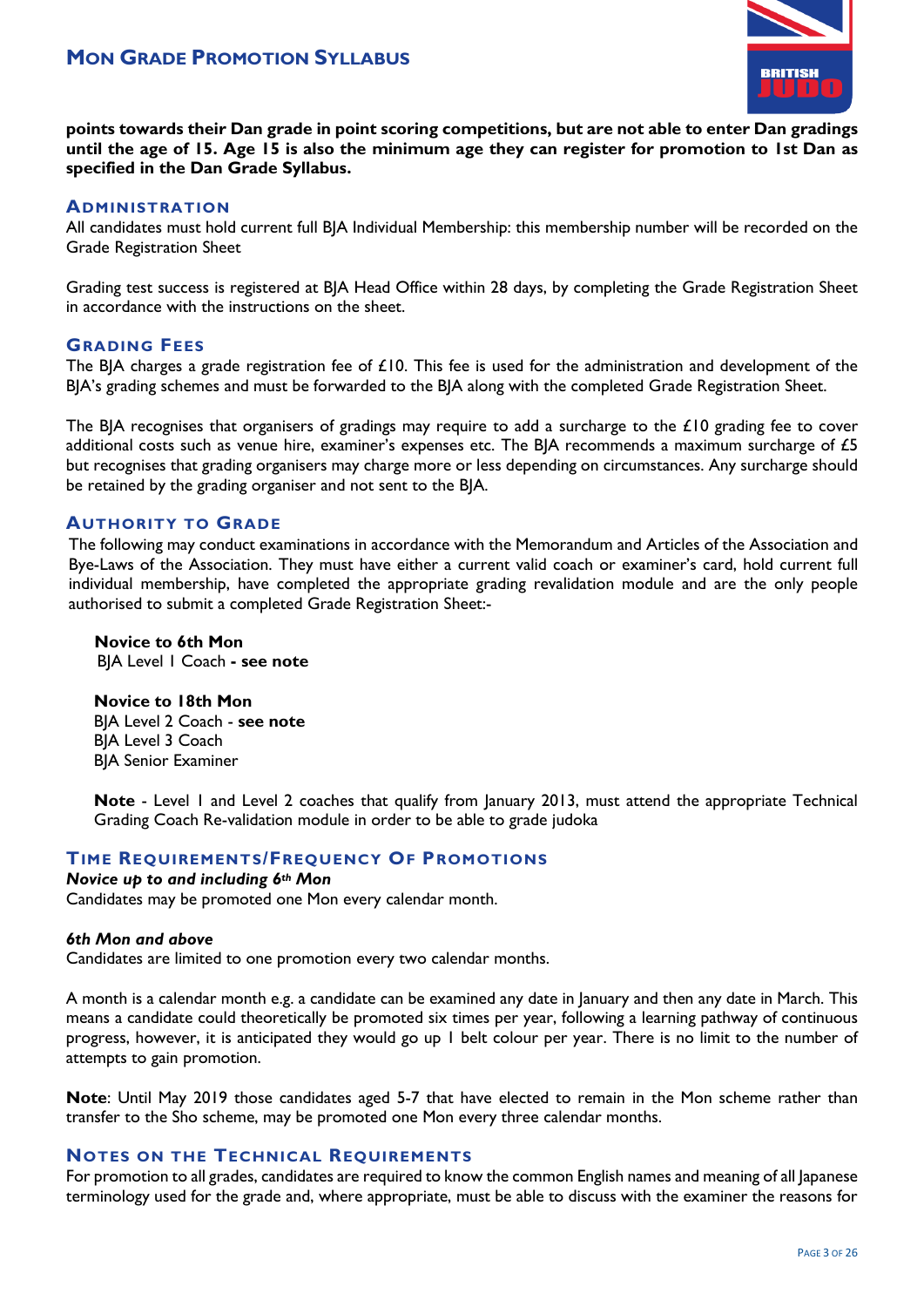

their choice of technique, grip etc. Examination of lapanese terminology should be appropriate to the age and grade of candidate.

Techniques must be demonstrated in an appropriate practical situation and it is intended that the exam process should be become greater in depth as the candidate progresses through the grades and acquires greater knowledge and understanding of Judo.

Some terminology has been included in the earlier grades to ensure that the candidate is conversant with, for example, the main terms used in refereeing.

From 7th Mon and above there is no specific Ukemi requirement. The candidate may, however, be required to act as Uke and must be able to demonstrate the level of Ukemi required by the grade.

All demonstrations will be presented in a formal manner either static or on the move to the candidate's preferred side. All techniques will be demonstrated once only. The examiner may ask for further demonstrations and will also test that the candidate understands the key principles involved in the application of the technique, Kuzushi (balance breaking), Tsukuri (positioning), Kake (application of force), Kime (control). Techniques and applications must be demonstrated in an appropriate practical situation that includes attacking opportunity, best grip and movement.

The examiner may decide to test the candidate on any items from any of the previous grades already passed. Candidates for examination must wear clean judogi and maintain a high standard of personal hygiene. Hair must be secured back, if it is long enough to impede their partner. No metallic or hard object including body piercings may be worn – rings must be removed, it is not sufficient to cover them with adhesive tape.

Candidates are to be conversant with the contest rules in particular, prohibited acts.

Male and female candidates may be examined together, as can candidates of different ages and physique.

Candidates achieving 18th Mon can convert to 1st Kyu after the age of 14. It is strongly recommended that they must have a record of contest activity on at least 2 occasions recorded in their BJA Record Book under "Record of Judo Events Attended", (signed by a BJA official or coach) before entering their first competitive Dan grading. Also, they must be a minimum age of 15 to enter the Dan grading and to be promoted. SEs will carry out random checks of Record Books during the grading booking in process.

Although there are no specified requirements, the candidate must understand and observe the simple regulations and terminology governing Randori, including the correct method for signalling submission.

The grading assessment can be carried out in many ways e.g.:-

- Holding a formal grading session where the judoka is tested on all of the grading requirements.
- Carrying out the assessment over a period of sessions until all grading requirements have been satisfied.
- Continuous assessment of the judoka during the period of instruction until the assessor coach is satisfied that the judoka has demonstrated all the grading requirements.

If all requirements including time in grade have been satisfied, promotion is valid from the date in the Record Book, not from when the Grade Registration Sheet is received by BJA office. However, if the requirements have not been satisfied, the grade may be declared invalid by BJA office.

Formal notification to candidate of successful promotion can also be carried out in many ways e.g.:-

- Signing of Record Book and presentation to the judoka.
- Formal presentation of BJA certificate at end of class after grade is registered with BJA and certificate received.
- Formal presentation of new colour belt at end of class.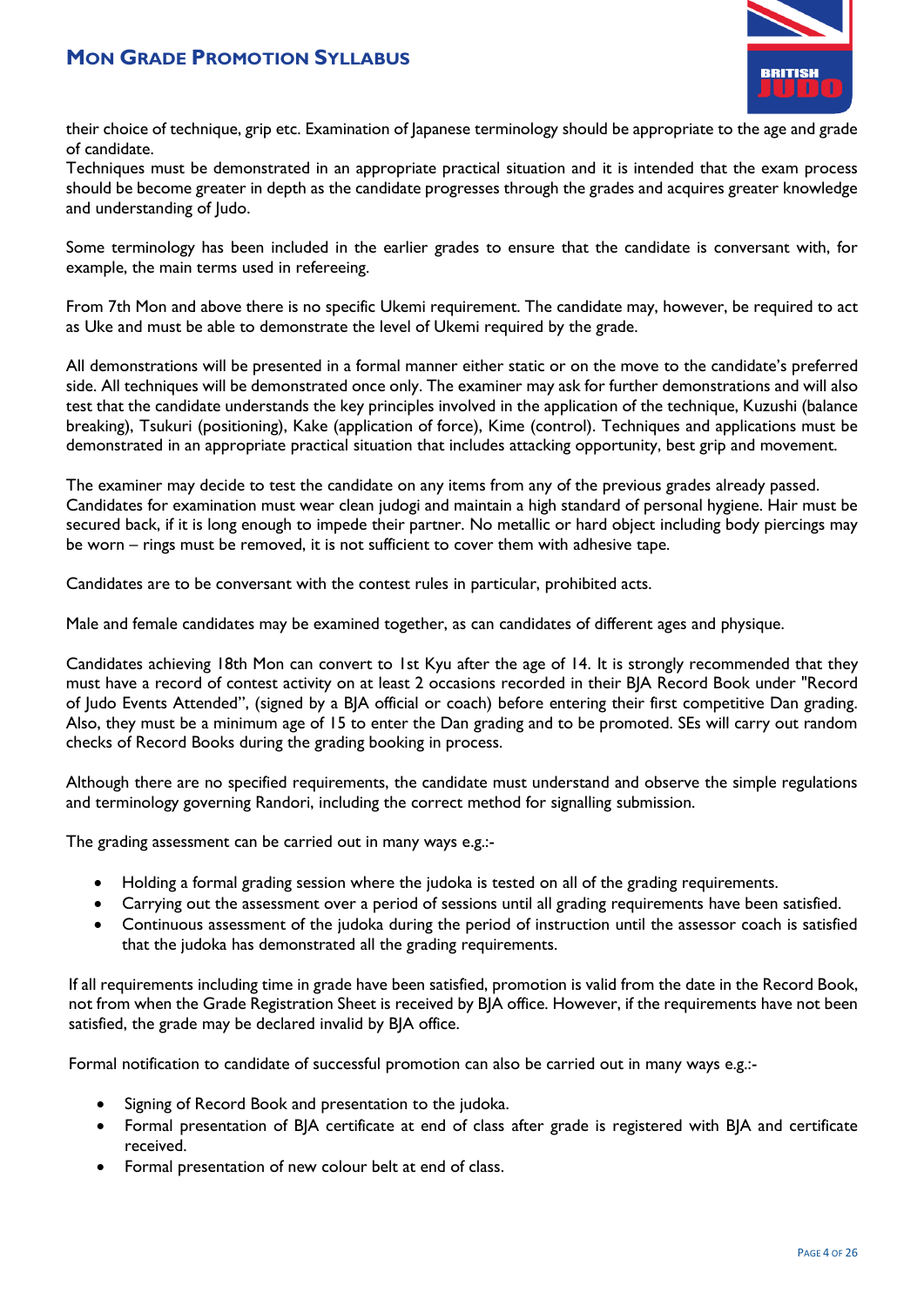

#### **RECOMMENDED COMPETITION/RANDORI PROGRAMME**

enter their first competitive Dan grading.

| $0-3$ Mon | Judoka should be proficient in light Randori/Nage-komi/Ukemi sufficient to support entry into<br>red belt events. Enters I red belt event or closed club competition - Level I (this can just be<br>pairing of players for informal contest with a Level 2 coach refereeing). |
|-----------|-------------------------------------------------------------------------------------------------------------------------------------------------------------------------------------------------------------------------------------------------------------------------------|
| 4-6 Mon   | Judoka should be proficient as above to support their participation in mini-mon comps. Enters<br>mini-mon competition for yellow belts or takes part in inter-club Randori or competition - Level<br>2.                                                                       |
| 7-9 Mon   | Judoka participates in regular club Randori. Enters low level area or equivalent competitions<br>Level 2 or multi club Randori such as that in county squad training.                                                                                                         |
| 10-12 Mon | Judoka participates in above. Judoka enters area competitions or equivalent - Level 3. Judoka<br>takes part in area or equivalent Randori/training.                                                                                                                           |
| 13-15 Mon | Judoka satisfies all above and enters a National or equivalent championships - Level 4.                                                                                                                                                                                       |
| 16-18 Mon | Judoka should be competing and participating in a level of Randori that would prepare them to                                                                                                                                                                                 |

#### **JUDO KIDS DEVELOPMENT PROGRAMME FOR 5-7 YEAR OLD – SHO SCHEME**

*All new junior members under 8 will follow the Sho awards as described in the Development Programme and o*n reaching 8 years of age the young player will be awarded a Mon grade to reflect their Shō award, however the ultimate decision as to which grade the player will transfer to will be made by the coach.. An example would be a player who holds 3rd or 4th Shō will transfer to 1st Mon, see Table 2 below for the transfer details.

| Table 2: Transfer of Shō Awards to Mon Grade   |               |  |
|------------------------------------------------|---------------|--|
| <b>Shō</b>                                     | Mon           |  |
| $Ist$ & $2nd$ Shō                              | <b>Novice</b> |  |
| $3^{\text{rd}}$ & $4^{\text{th}}$ Sho          | $Ist$ Mon     |  |
| $5^{th}$ 6 <sup>th</sup> & 7 <sup>th</sup> Shō | $2nd$ Mon     |  |
| $8th$ & $9th$ Sho                              | $3rd$ Mon     |  |

#### **INTERIM INSTRUCTIONS FOR CURRENT MEMBERS UNDER AGE 8**

Juniors aged 5, 6 and 7 on 1st May 2016 following the Mon Grade syllabus, have the option to continue with the Mon Grade syllabus.

#### **QUALITY CONTROL**

Club gradings may be subject to visits from the Area Director of Examiners (ADofE) or BJA staff, to provide support and ensure a consistent application of the examination criteria. These visits will be selected on a random basis as a means of sampling a percentage of the clubs within the area. The ADofE may appoint other authorised officials to carry out this responsibility.

Areas and Club gradings may be visited by the National Promotions and Gradings Manager (NPGM), again to provide support and ensure consistent application of the exam criteria.

#### **PERSONAL CHOICE**

For each grade there is an element of personal choice. This element has been included to encourage originality and to assist the judoka in developing a personal style which is suitable for their physique and personality.

#### **TERMINOLOGY AND SUPPLEMENTARY KNOWLEDGE**

There is a limited amount of supplementary knowledge required, the main emphasis is on the use of the correct Japanese terminology. For promotion to all grades, candidates are required to know the common English names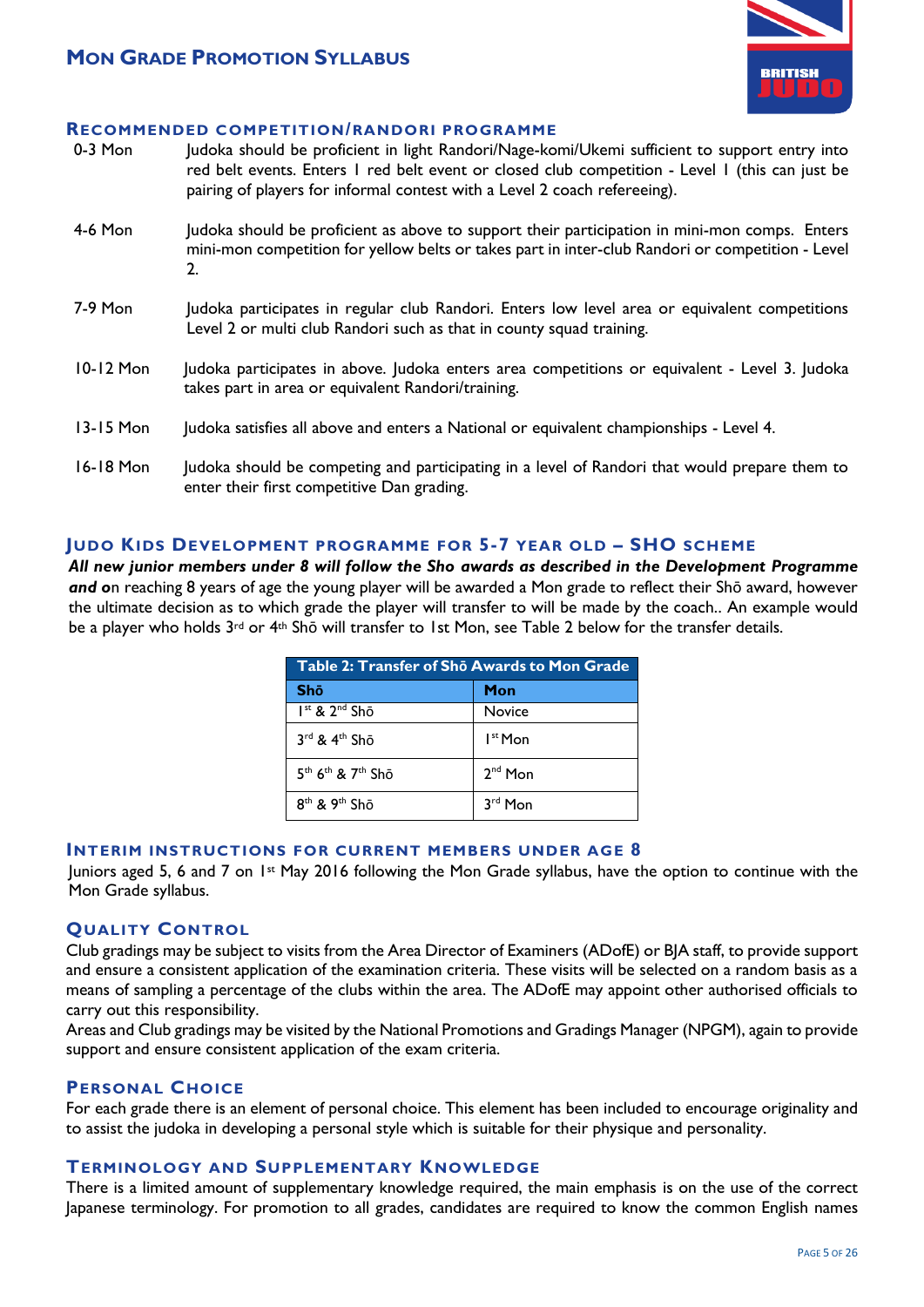

and meaning of all Japanese terminology used for the grade and, where appropriate, must be able to discuss with the examiner the reasons for their choice of technique, grip etc.

#### **CONVERSION TO THE KYU GRADE SYLLABUS**

Judoka of 14 years of age and above who hold a Mon grade may, if they wish, convert to a Kyu grade. The following table will be used for all Mon to Kyu grade conversions. It may appear that the junior is converting to a lower level of examination; however this is to allow for a period of assimilation into the Kyu grade system and in order to cover all the grading requirements. Judoka holding a Mon grade should be converted to the equivalent Kyu grade on reaching 18 years of age. The coach must enter the conversion in the judoka's Record Book and inform the BJA office in writing by letter, e mail or Grade Registration Sheet of this conversion – there is no fee.

Judoka that do not have 3 Mon tabs that wish to convert to a Kyu grade of the same belt colour as their Mon grade, are permitted to fast track e.g. a 16th Mon Brown belt 1 tab can take both the 17<sup>th</sup> and 18<sup>th</sup> Mon assessments then convert to 1st Kyu. The coach would put on the Grade Registration sheet FROM GRADE 16th Mon, TO GRADE 1st Kyu – the fee would be the normal grade registration fee of  $£10$ 

| <b>Mon Grade</b> | <b>Kyu Grade</b> | <b>Mon Grade</b> | <b>Kyu Grade</b> |
|------------------|------------------|------------------|------------------|
| Ist Mon          | Novice           | 10th Mon         | to 4th Kyu       |
| 2nd Mon          | Novice           | <b>IIth Mon</b>  | to 4th Kyu       |
| 3rd Mon          | to 6th Kyu       | 12th Mon         | to 3rd Kyu       |
| 4th Mon          | to 6th Kyu       | 13th Mon         | to 3rd Kyu       |
| 5th Mon          | to 6th Kyu       | 14th Mon         | to 3rd Kyu       |
| 6th Mon          | to 5th Kyu       | 15th Mon         | to 2nd Kyu       |
| 7th Mon          | to 5th Kyu       | 16th Mon         | to 2nd Kyu       |
| 8th Mon          | to 5th Kyu       | 17th Mon         | to 2nd Kyu       |
| 9th Mon          | to 4th Kyu       | 18th Mon         | to 1st Kyu       |

#### **CANDIDATES FROM IJF/EJU MEMBER ORGANISATIONS**

It is acknowledged that there are many Judoka from foreign countries residing in the UK and joining the BJA. If they hold a grade in an association that is a member of the International Judo Federation (IJF) or European Judo Union (EJU), then that grade is accepted by the BJA. Examiners are to convert the colour belt from the original association to the equivalent BJA grade e.g. An IJF Mon/Junior Blue belt would become a BJA 15th Mon. The normal grade registration fee of £10 applies. If the judoka has no proof of grade, see fast tracking below.

#### **TRANSFER OF GRADES FROM NON BJA ORGANISATIONS**

In a similar way to the process for recognising IJF and EJU judoka, candidates from non BJA organisations (including independent organisations), that have joined the BJA may convert from the colour held in the previous organisation to the colour appropriate to the BJA grade. However they must undertake the examination of all the previous grades and this can be done by examining a percentage of the syllabus deemed suitable by the examiner. If the examiner is satisfied that the candidate has demonstrated the knowledge and understanding appropriate to the grade being converted he can add the candidates name to the Grade Registration Sheet annotating the "From Grade" block as initials of previous organisation e.g. British Judo Council (BJC). The normal grade registration fee of £10 applies. If the judoka has no proof of grade, see fast tracking below.

#### **FAST TRACKING**

Judoka taking up the sport at 12 years of age and above may be 'Fast Tracked' in their first year of BJA membership, a maximum of three Mon grades in any of their gradings i.e. Novice to 3rd Mon and 3rd Mon to 6th Mon, or novice to 2nd Mon, 2nd Mon to 4th Mon, 4th Mon to 6th Mon or any combination of jumps up to the maximum grade of 6th Mon.

Any judoka where the BJA have no record of their grade and they have no record of grade for reasons such as lost Record Book, achieved grade prior to BJA computer records, returning to judo after long absence etc, may be assessed by the ADofE in order to re-join the grading scheme at the appropriate grade commensurate with prior technical knowledge. The ADofE may appoint an authorised official to carry out this responsibility.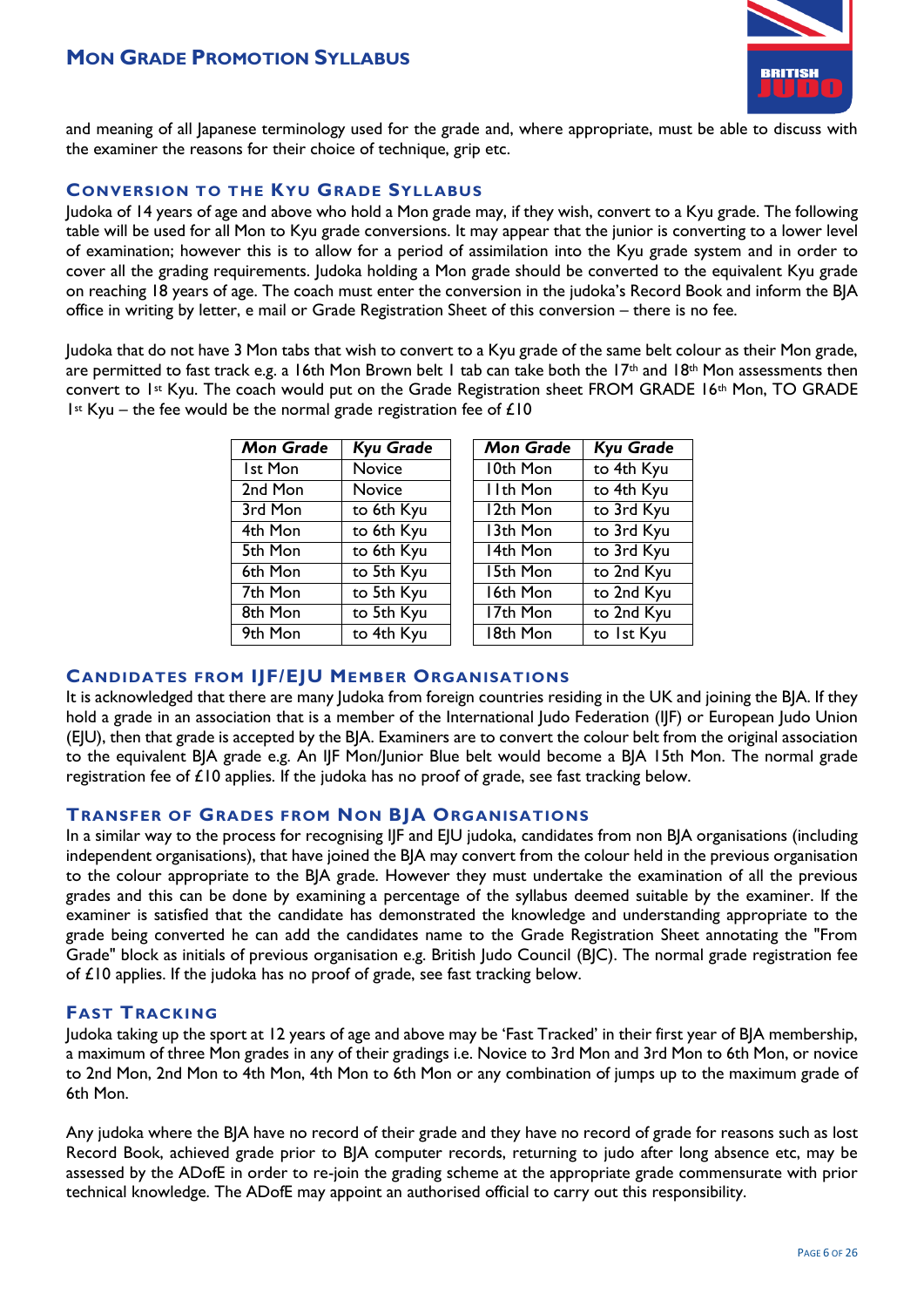

Judoka aged 12 and above that have successfully completed a formal beginner's course such as a club introductory course, can in their first grading be promoted up to a maximum of  $6<sup>th</sup>$  Mon. This must be a formal course approved by the National Promotions and Gradings Manager (NPGM) with a minimum of 12 hours instruction. Judoka under age of 12 on the same courses can be promoted to a maximum of  $3<sup>rd</sup>$  Mon. Completion of the course must be specified on the Grade Registration Sheet.

#### **FAST TRACKING POLICY IN EXCEPTIONAL CIRCUMSTANCES**

The British Judo Association (BJA) recognise that all judoka have varying levels of capacity for learning, depending on a vast range of factors including age, ability, experience and frequency of judo instruction. In order to provide a credible and fair grading scheme, individuals authorised to conduct grading examinations for Mon and Kyu grades in accordance with the syllabus instructions may, under exceptional circumstances, apply to deviate from the syllabus time requirements or frequency of promotions in order to promote a candidate. They are to follow the process as detailed below:

- The individual proposing to conduct the promotion examination must seek prior approval from B|A Promotions Commission by contacting the National Promotions and Gradings Manager (NPGM) by email or by letter.
- They must provide a detailed explanation of the extenuating circumstances and candidate's age and grading history by way of grades achieved and date awarded.
- Application must also confirm that the candidate has, in their opinion, the necessary skills to complete the syllabus requirements for the grade which is being recommended. All applications will be subject to random verification on a sampling basis by a commission appointed official in order to maintain an audit trail.
- The NPGM will make a decision set by earlier precedents or will seek approval from the Promotions Commission Chairman.
- The NPGM will inform the individual proposing to conduct the promotion examination of the final decision which will be copied to BJA Head office.
- On receipt of approval, the individual proposing to conduct the promotion examination official may then conduct the examination and then on successful completion submit a Grade Registration Sheet together with written Promotion Commission authorisation.
- In addition to the grading fee, an additional administration charge of  $\pounds10.00$  per candidate must be submitted with Grade Registration Sheet.
- When entering the new grade in the Record Book, the coach must enter in the area where there is no grade recorded – "Authorised Fast Track Promotion" and the date
- **Note:** The BJA are committed to ensure that all judoka are of the correct grade in accordance with their ability and it is considered poor practice for judoka to be held back in a lower grade in order to obtain an advantage in certain levels of competition.

#### **GRADINGS FOR DISABLED PLAYERS**

The purpose of the grading syllabus is to help coaches provide a safe, enjoyable and stimulating learning environment, where players of all abilities feel confident and motivated to reach their potential.

The coach/examiner and judoka should work together and in the practical section where a Waza is not possible due to any restriction or limitation the judoka has, then the coach/examiner and the judoka should replace the Waza with a substitute Waza more appropriate but within the grading criteria e.g. If the exam states two throws and two hold-downs it may be more appropriate only to have four hold-downs. For the verbal part of the exam, the judoka can by any appropriate means, pass on the information required to the examiner. There is no pass or fail and the examination process can take minutes or quite a few days. When the examiner is satisfied that the candidate has completed the requirements for the grade, the promotion is then registered with the BJA and also recorded in the candidates' Record Book. Where techniques are substituted to demonstrate their skill and knowledge, the intention is that the same standard is reached, by alternative equivalent means. The purpose is not to lower the standard to be demonstrated, but to allow some flexibility in reaching the standard indicated by the grade the judoka is aiming to achieve.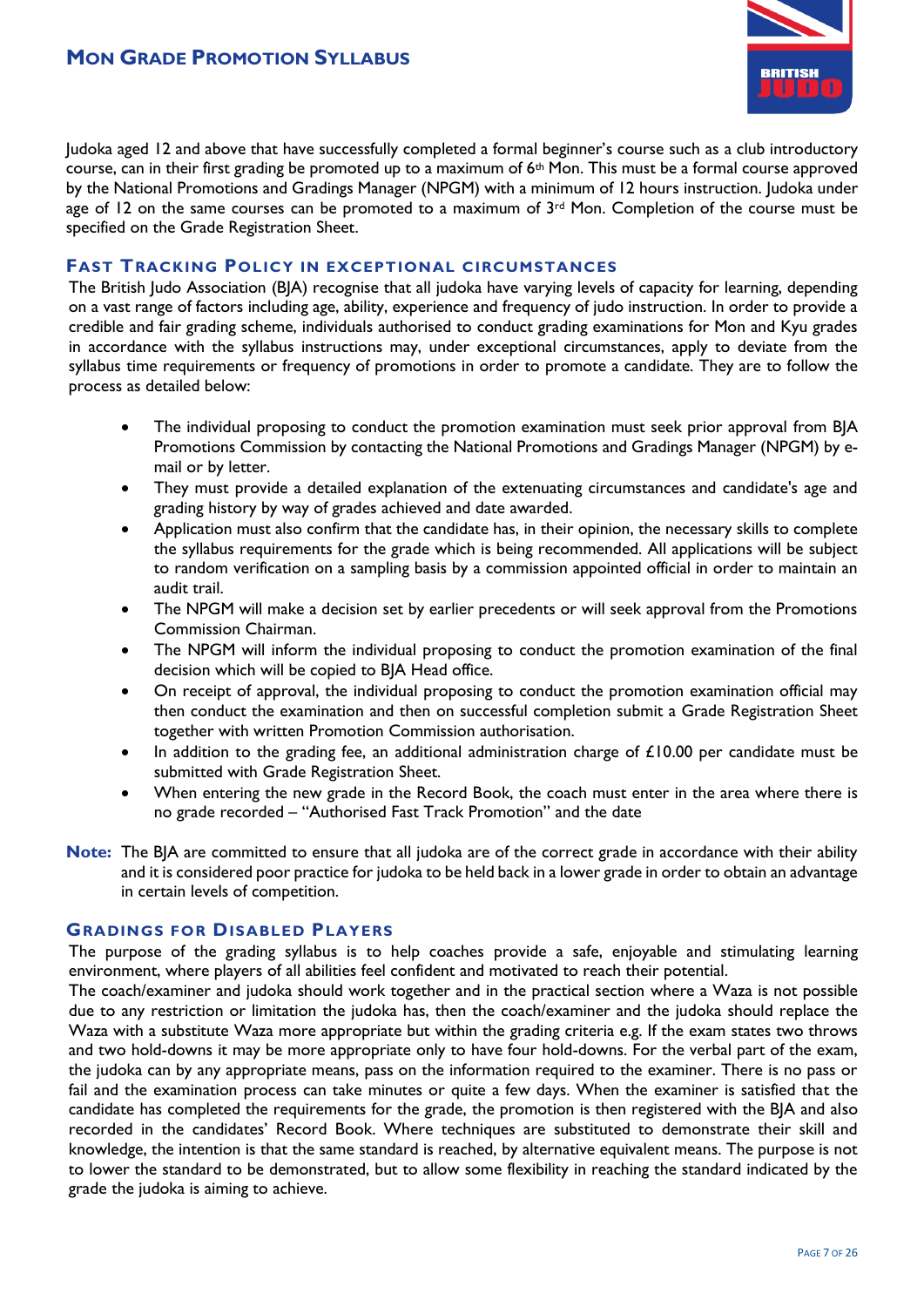

A great amount of discretion is given to the coach and/or examiner, with the grading scheme being very flexible in dealing with all needs and all mainstream documentation should be utilised. Although generally considered best practice that a different person should examine than the coach, it is acknowledged that the candidates own coach is best placed to determine the judokas ability and best time to carry out the exam.

#### **SUMMARY:-**

Following a process of collaboration and consultation between the coach, assessor, judoka and in some cases the parent, the mainstream grading scheme can be used for all disabled judoka. When judoka are unable to carry out a published part of the exam, this can be substituted for a technique more appropriate to that particular judokas needs. The aim of these instructions are to assist coaches to make reasonable adjustments to the syllabus and to remove barriers to progress where appropriate. Naturally it has to be accepted, that in the same way as mainstream judoka, there will eventually be a point in the disabled judokas chosen pathway where it is not possible to progress any further in exactly the same way that all judoka, at some stage reach their limit of progression.

#### **THE JUDO CODE**

For each grade up to and including  $6<sup>th</sup>$  Mon, knowledge of the judo code as detailed in the Record Book is required. Examiners are required to ensure that candidates have the knowledge and understanding of the Judo Code appropriate to their chronological age and experience in the sport.

#### **ADDITIONAL RESOURCES AND INFORMATION**

The BJA is developing a range of additional resources to support candidates seeking promotion. These resources will be available to purchase or to download from the BJA website [\(www.britishjudo.org.uk/home/index.php\)](http://www.britishjudo.org.uk/home/index.php).

Any queries, requests for further information should be addressed to the BJA at the address below.

**British Judo Association Suite B Technology Centre Epinal Way Loughborough LE11 3GE**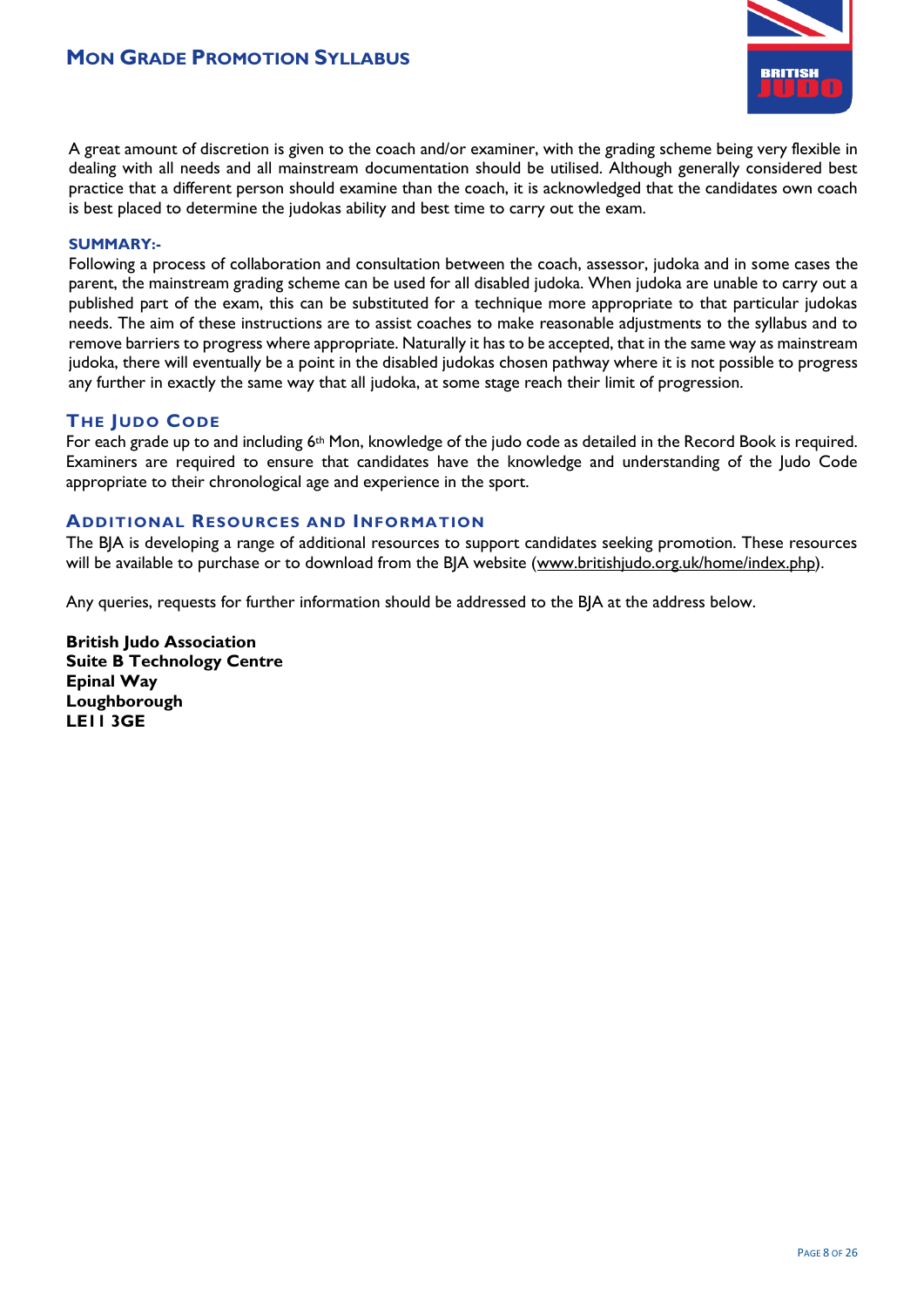

### **NOVICE – 1ST MON (AGE RECOMMENDATION 8-10)**

**Tachi-waza:** • Osoto-otoshi

#### **FUNDAMENTAL SKILLS**

- **Ukemi:**
- Ushiro Ukemi

#### **PERFORMANCE SKILLS**

#### **Combination Techniques:**

• Osoto-otoshi into Kesa-gatame

#### **PERSONAL CHOICE**

Candidates are required to:

demonstrate two of their favourite Waza

#### **TERMINOLOGY AND SUPPLEMENTARY KNOWLEDGE**

#### Candidates are required to:

- know the common English translations and meaning of all Japanese terminology used in this section
- translate the following Japanese words into their common English names and where appropriate explain their meaning:
	- **Rei Hajime Matte**

• answer the question In which country was judo devised?

#### **NOTES**

1. For the personal choice element, the judoka is required to demonstrate their favourite Waza which may be demonstrated either to the right or to the left with any suitable grip.

### **1ST MON — 2ND MON (AGE RECOMMENDATION 8-10)**

#### **FUNDAMENTAL SKILLS**

#### **Ukemi:**

• Yoko Ukemi

#### **Tachi-waza:**

• De-ashi-barai

### **PERFORMANCE SKILLS**

### **Combination Techniques:**

• De-ashi-barai into Mune-gatame

#### **Ne-waza:**

• escape from Mune-gatame using a 'bridge and roll' action

**Osaekomi-waza:** • Mune-gatame

#### **PERSONAL CHOICE**

Candidates are required to:

demonstrate two of their favourite Waza

#### **TERMINOLOGY AND SUPPLEMENTARY KNOWLEDGE**

Candidates are required to:

- know the common English translations and meaning of all Japanese terminology used in this section
- translate the following Japanese words into their common English names and where appropriate explain their meaning: **Osaekomi Toketa Randori**
- have knowledge of the judo code
- demonstrate the correct bowing procedure for Tachi-rei and Za-rei
- answer the question Who is the founder of modern judo?

#### **NOTES**

1. For the personal choice element, the judoka is required to demonstrate their favourite Waza which may be demonstrated either to the right or to the left with any suitable grip.

#### **Osaekomi-waza:**

• Kesa-gatame

- - **Ne-waza:**
	- escape from Kesa-gatame by trapping Uke's leg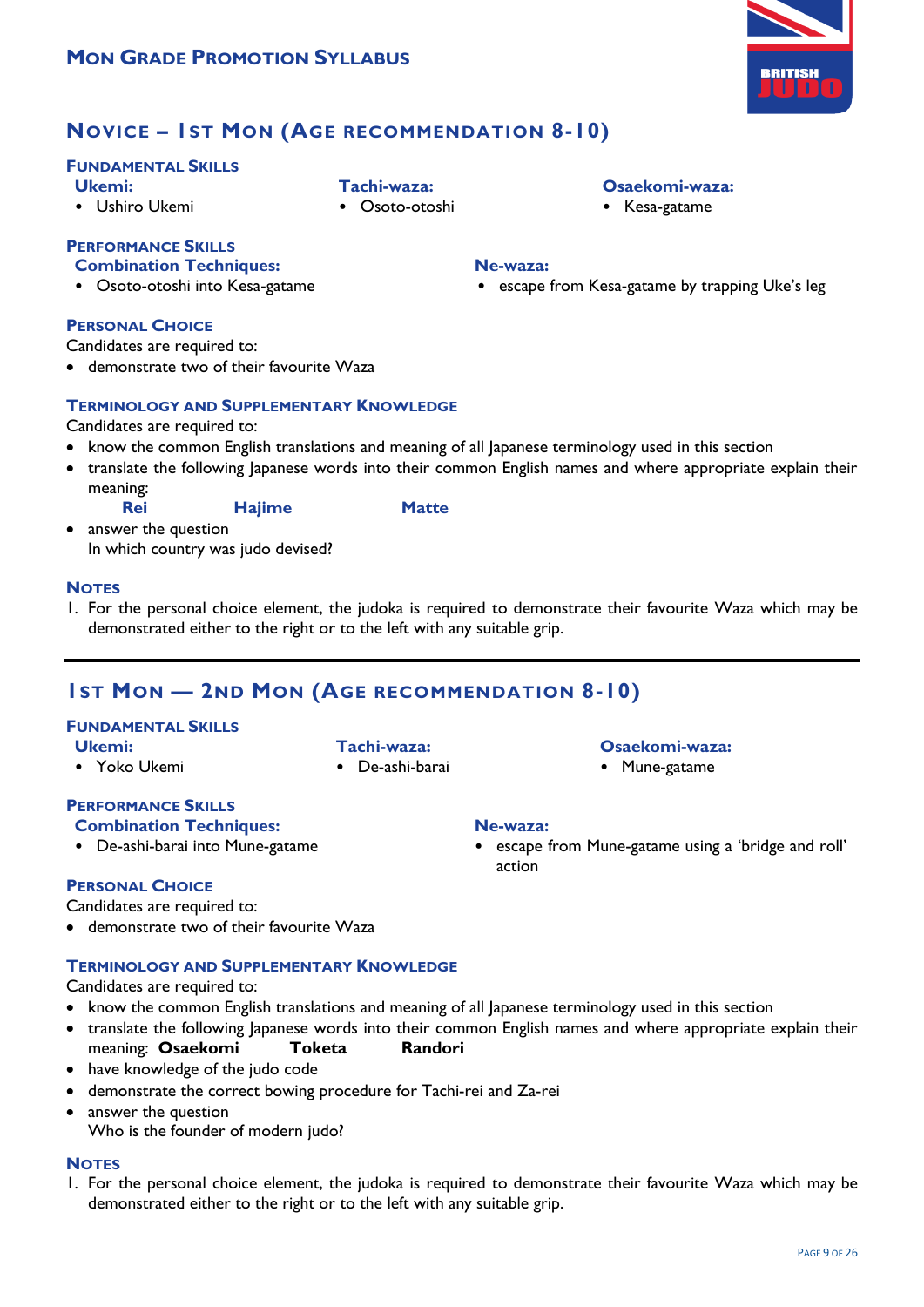

### **2ND MON — 3RD MON (AGE RECOMMENDATION 8-10)**

**Tachi-waza:** • Uki-goshi

#### **FUNDAMENTAL SKILLS**

- **Ukemi:**
- Mae Mawari Ukemi I

#### **PERFORMANCE SKILLS**

- **Combination Techniques:**
- Uki-goshi into Kuzure-kesa-gatame

#### **PERSONAL CHOICE**

Candidates are required to:

demonstrate two of their favourite Waza

#### **TERMINOLOGY AND SUPPLEMENTARY KNOWLEDGE**

Candidates are required to:

- know the common English translations and meaning of all Japanese terminology used in this section and knowledge of the judo code
- demonstrate the correct wearing of the judogi and tying of the Obi
- translate the following Japanese words into their common English names and where appropriate explain their meaning: **Dojo Judogi Zori**

#### **NOTES**

1. For the personal choice element, the judoka is required to demonstrate their favourite Waza which may be demonstrated either to the right or to the left with any suitable grip.

### **3RD MON — 4TH MON (AGE RECOMMENDATION 8-10)**

#### **FUNDAMENTAL SKILLS**

#### **Ukemi:**

• Mae Mawari Ukemi II

#### **Tachi-waza:**

• Tai-otoshi

#### **Osaekomi-waza:**

• Yoko-shiho-gatame

### **PERFORMANCE SKILLS**

- **Combination Techniques:**
- Tai-otoshi into Yoko-shiho-gatame

#### **Ne-waza:**

- escape from Yoko-shiho-gatame using 'trap, bridge and roll'
- turnover into Yoko-shiho-gatame (Uke in prone position)

#### **Kumi-kata:**

• demonstrate the right and left standard grip

#### **PERSONAL CHOICE**

Candidates are required to:

select and demonstrate two Tachi-waza and one Osaekomi-waza from the BJA Technical Grading Syllabus

#### **TERMINOLOGY AND SUPPLEMENTARY KNOWLEDGE**

Candidates are required to:

• know the common English translations and meaning of all Japanese terminology used in this section and knowledge of the judo code

#### **NOTES**

1. For the personal choice element, the judoka may select any Waza from the BJA Technical Grading Syllabus but it is recommended that less advanced techniques are chosen at the stage.

#### **Osaekomi-waza:**

• escape from Kuzure-kesa-gatame using 'sit up and push'

• Kuzure-kesa-gatame

- 
- **Ne-waza:**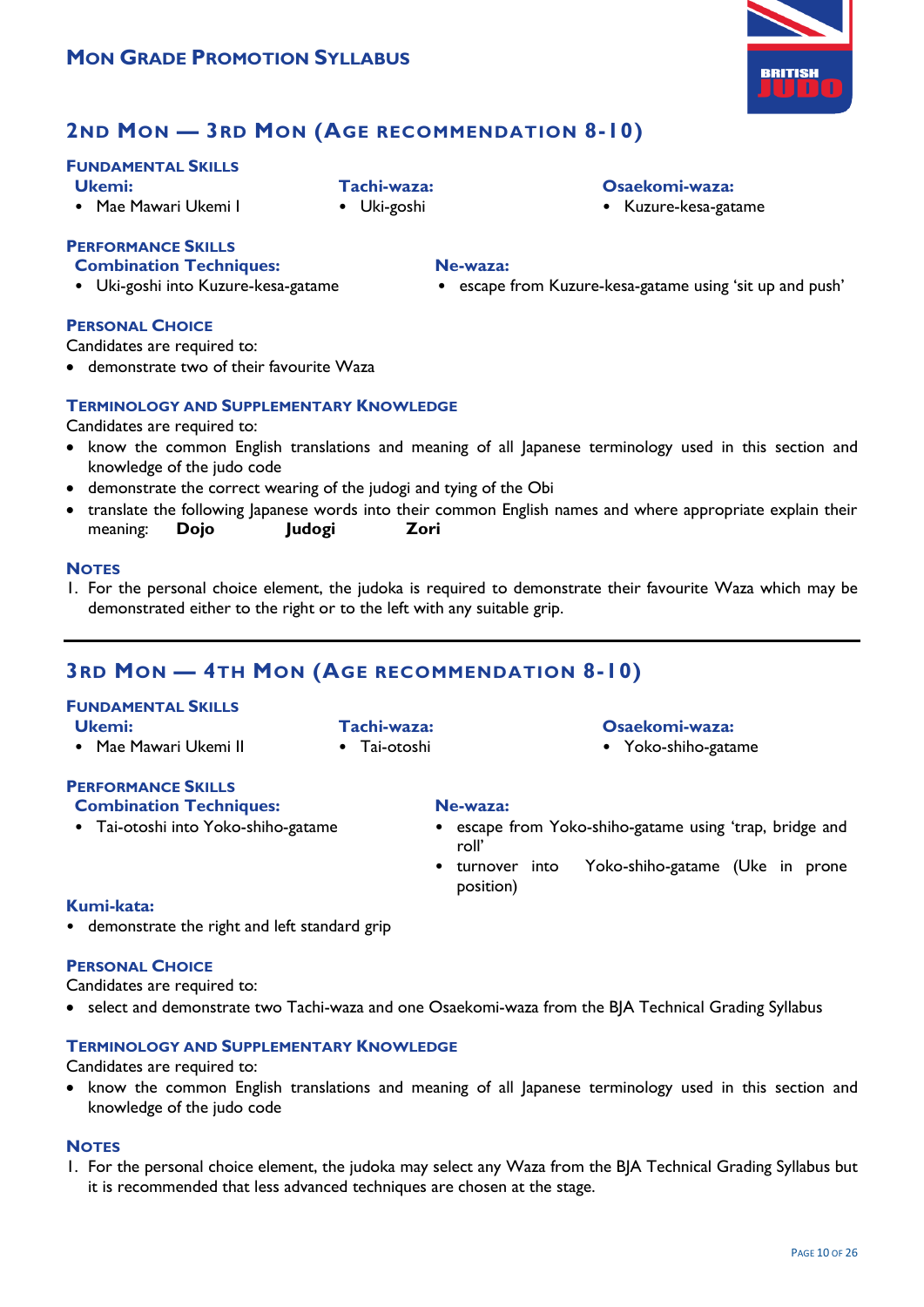

### **4TH MON — 5TH MON (AGE RECOMMENDATION 8-10)**

#### **FUNDAMENTAL SKILLS**

**Ukemi:**

• Mae Mawari Ukemi III

- **Tachi-waza:**
- Ippon-seoi-nage

#### **Osaekomi-waza:**

• Kami-shiho-gatame

#### **4TH MON — 5TH MON (CONTINUED) PERFORMANCE SKILLS Combination Techniques:**

• Ippon-seoi-nage into Kami-shiho-gatame

#### **Ne-waza:**

- turnover into Kesa-gatame (Uke in "all fours" position)
- escape from Kami-shiho-gatame using 'action and reaction'

#### **Kumi-kata:**

• demonstrate alternatives to the right and left standard grips

#### **PERSONAL CHOICE**

Candidates are required to:

demonstrate two of their favourite Waza

#### **TERMINOLOGY AND SUPPLEMENTARY KNOWLEDGE**

Candidates are required to:

• know the common English translations and meaning of all Japanese terminology used in this section and knowledge of the judo code

#### **NOTES**

1. For the personal choice element, the judoka is required to demonstrate their favourite Waza which may be demonstrated either to the right or to the left with any suitable grip.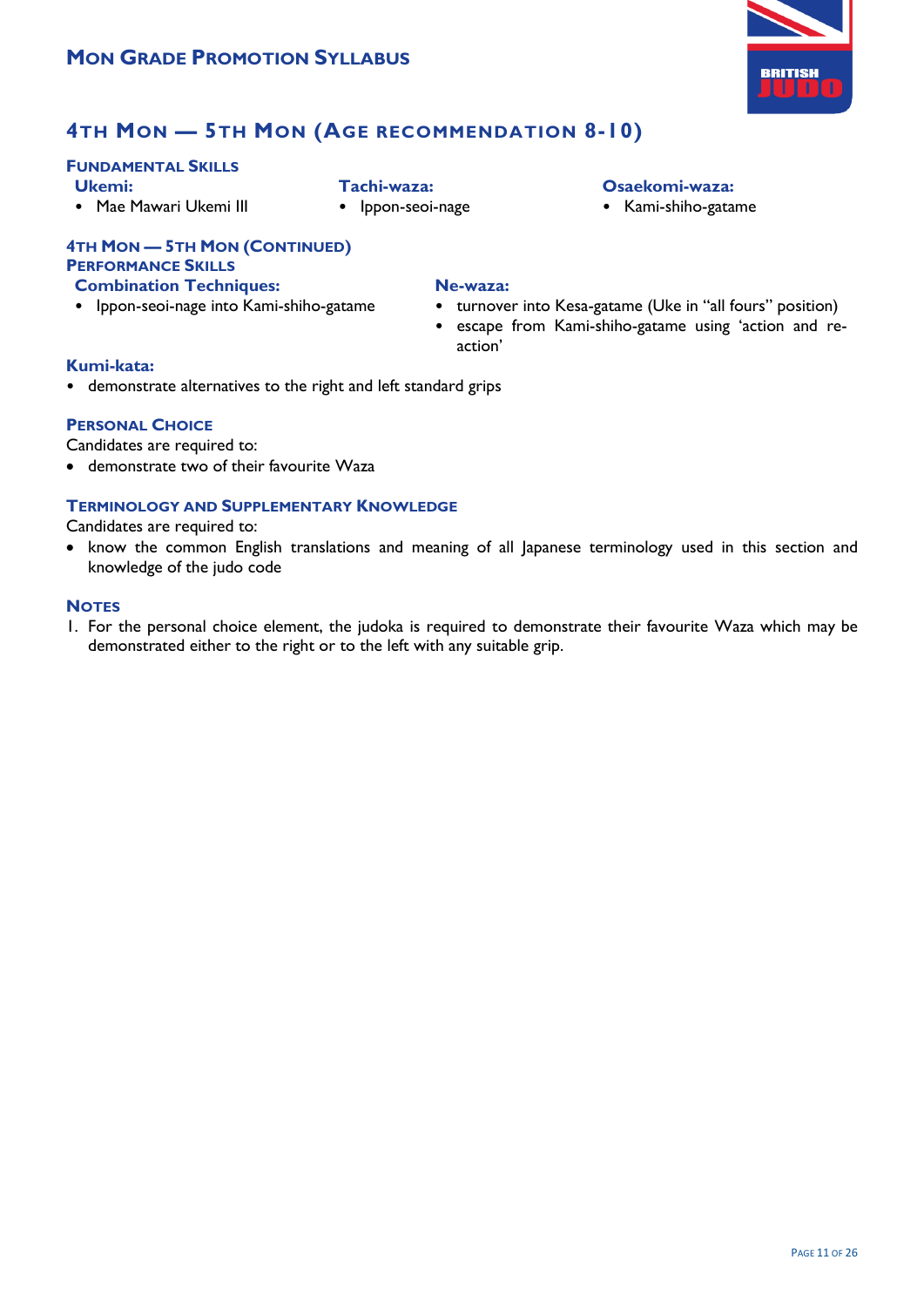

### **5TH MON — 6TH MON (AGE RECOMMENDATION 8-10)**

#### **FUNDAMENTAL SKILLS**

- **Ukemi:**
- Mae Ukemi

**PERFORMANCE SKILLS**

- **Combination Techniques:**
- O-uchi-gari into Tate-shiho-gatame
- O-uchi-gari

**Tachi-waza:**

#### **Osaekomi-waza:**

- Tate-shiho-gatame
- **Ne-waza:**
- escape from Tate-shiho-gatame using 'clamp and roll' action
- turnover into Mune-gatame (Uke "all fours" position)

#### **Kumi-kata:**

• demonstrate alternatives to standard grips e.g. right against left, double lapel and high collar

#### **Randori:**

• demonstration of Nage-komi in light Randori with a co-operative partner

#### **PERSONAL CHOICE**

Candidates are required to:

demonstrate two of their favourite Waza

#### **TERMINOLOGY AND SUPPLEMENTARY KNOWLEDGE**

Candidates are required to:

- know the common English translations and meaning of all Japanese terminology used in this section and knowledge of the judo code
- give two examples of actions against the contest rules

- 1. Nage-komi is introduced for this grade. It is to be demonstrated in the form of light Randori which will be of approximately two minutes duration with each judoka throwing alternately. Although throws may be repeated, the examiner will expect to see a variety of techniques and, if possible, to both right and left sides.
- 2. Kumi-kata is a requirement for this grade and the judoka is required to demonstrate the standard grips and alternatives.
- 3. For the personal choice element, the judoka is required to demonstrate their favourite Waza which may be demonstrated either to the right or to the left with any suitable grip.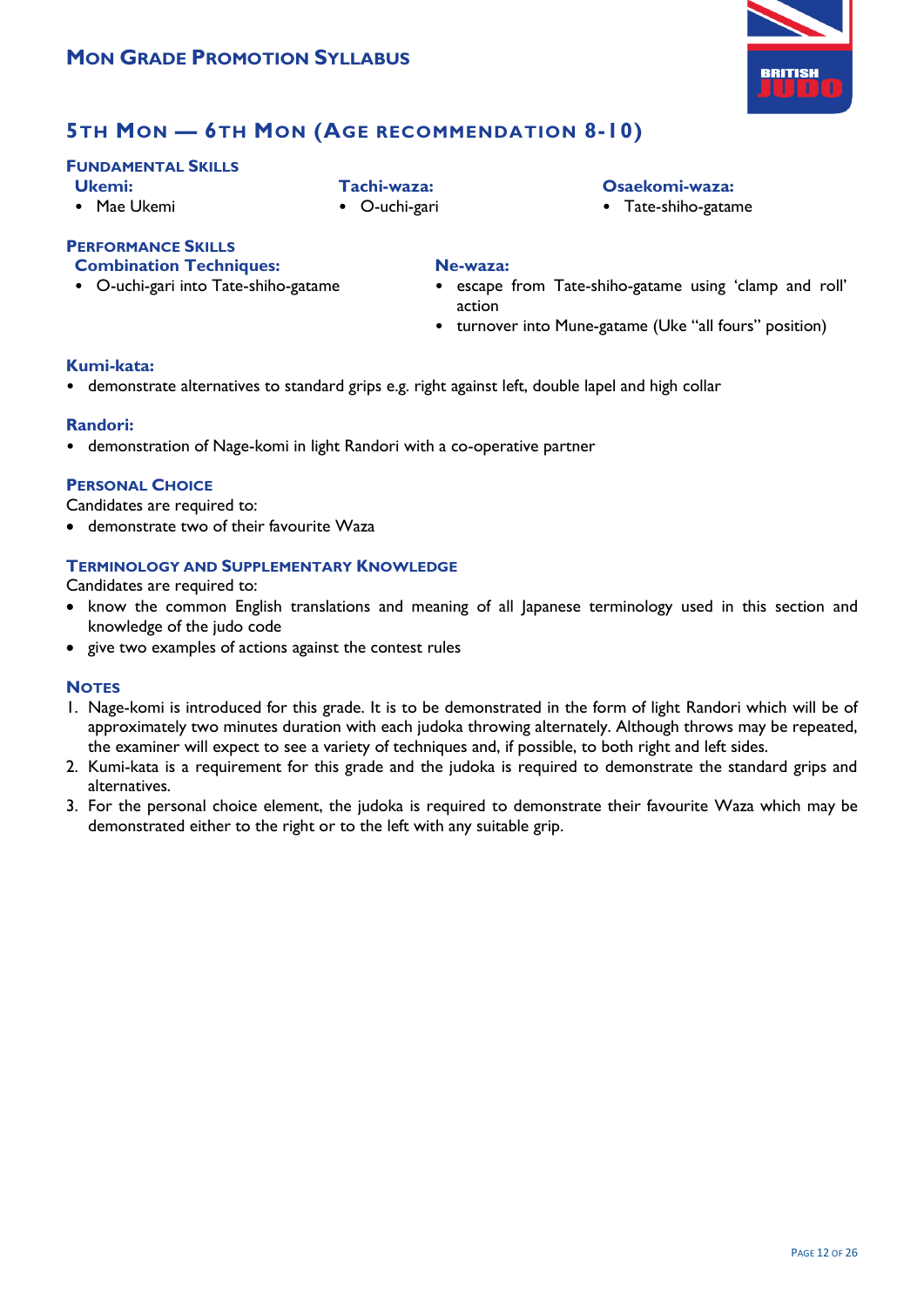### **6TH MON — 7TH MON (AGE RECOMMENDATION 8-11)**

#### **FUNDAMENTAL SKILLS**

#### **Tachi-waza:**

- Ko-uchi-gari
- Tsuri-komi-goshi
- O-goshi

#### **PERFORMANCE SKILLS**

#### **Combination Techniques:**

- O-uchi-gari into Ko-uchi-gari
- Ko-uchi-gari into O-soto-gari or O-soto-gake
- **Counter Techniques:**
- O-uchi-gari countered by Tsuri-komi-goshi

#### **Randori:**

• demonstration of light Randori with a co-operative partner

#### **PERSONAL CHOICE**

Candidates are required to:

• select and demonstrate two Tachi-waza and one Osaekomi-waza from the BJA Technical Grading Syllabus

#### **TERMINOLOGY AND SUPPLEMENTARY KNOWLEDGE**

Candidates are required to:

- know the common English translations and meaning of all Japanese terminology used in this section
- give two examples of actions against the contest rules
- translate the following Japanese words into their common English names and where appropriate explain their meaning:

#### **Uke Tori Waza-ari-awasete-ippon**

demonstrate the proper procedures for coming onto and leaving the mat for a contest

#### **NOTES**

- 1. Randori is introduced for this grade. It is to be demonstrated in the form of light Randori of approximately three minutes duration. The examiner will expect to see a variety of Waza and Kumi-kata and, if possible, throws to both right and left sides. Although there are no specified requirements the judoka should understand and observe the simple regulations and terminology governing Randori, including the correct method for signalling submission.
- 2. For the personal choice element, the judoka may select any Waza from the BJA Technical Grading Syllabus but it is recommended that less advanced techniques are chosen at the stage.

### **Ne-waza:**

- escape
	- from Kesa-gatame using 'bridge and roll'
	- into Kesa-gatame from between Uke's legs'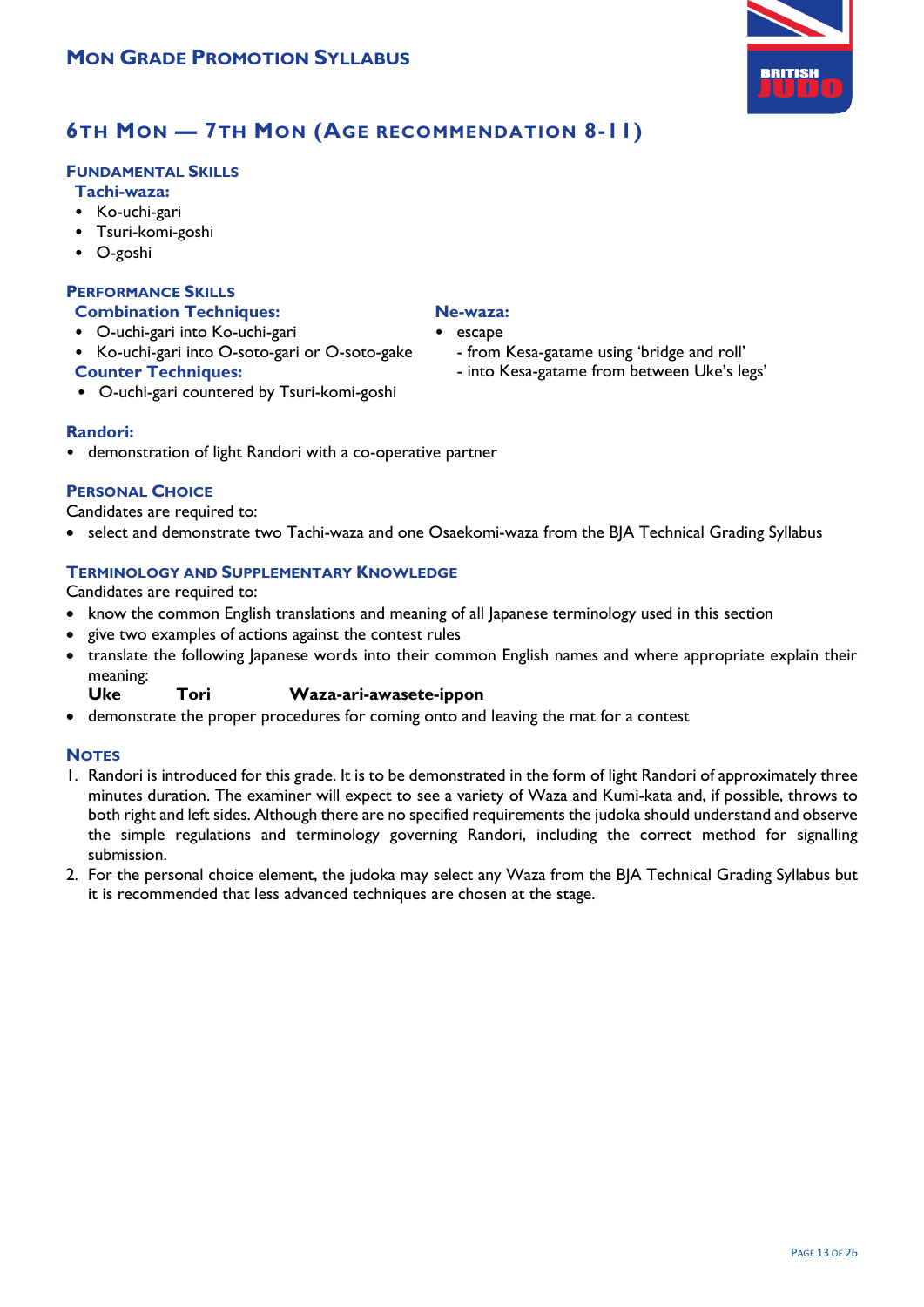

### **7TH MON — 8TH MON (AGE RECOMMENDATION 8-11)**

#### **FUNDAMENTAL SKILLS**

#### **Tachi-waza:**

- Ko-soto-gari
- Ko-soto-gake
- Morote-seoi-nage

#### **PERFORMANCE SKILLS**

#### **Combination Techniques:**

- Ko-uchi-gari into Morote-seoi-nage
- **Counter Techniques:**
- Tai-otoshi countered by Ko-soto-gake or gari

#### **Randori:**

• demonstration of attacking and defending in Randori with a co-operative partner

#### **PERSONAL CHOICE**

Candidates are required to:

demonstrate three of their favourite Waza

#### **TERMINOLOGY AND SUPPLEMENTARY KNOWLEDGE**

Candidates are required to:

- know the common English translations and meaning of all Japanese terminology used in this section
- translate the following Japanese words into their common English names and where appropriate explain their meaning:

#### **Shido Hansoku-make**

- demonstrate the Referee's signals for Matte, Osaekomi, Toketa and adjusting the judogi
- give two examples of actions (not grips) against the contest rules for negative and safety reasons

#### **NOTES**

- 1. During the Randori demonstration the judoka will be required to demonstrate knowledge of basic performance skills e.g. Kumi-kata, Renzoku-waza, Renraku-waza and Kaeshi-waza. The duration of the Randori will be approximately three minutes.
- 2. For the personal choice element, the judoka is required to demonstrate their favourite Waza which may be demonstrated either to the right or to the left with any suitable grip.

#### **Ne-waza:**

- escape into Yoko-shiho-gatame from between Uke's legs
- turn over from underneath Uke into Tate-shiho-gatame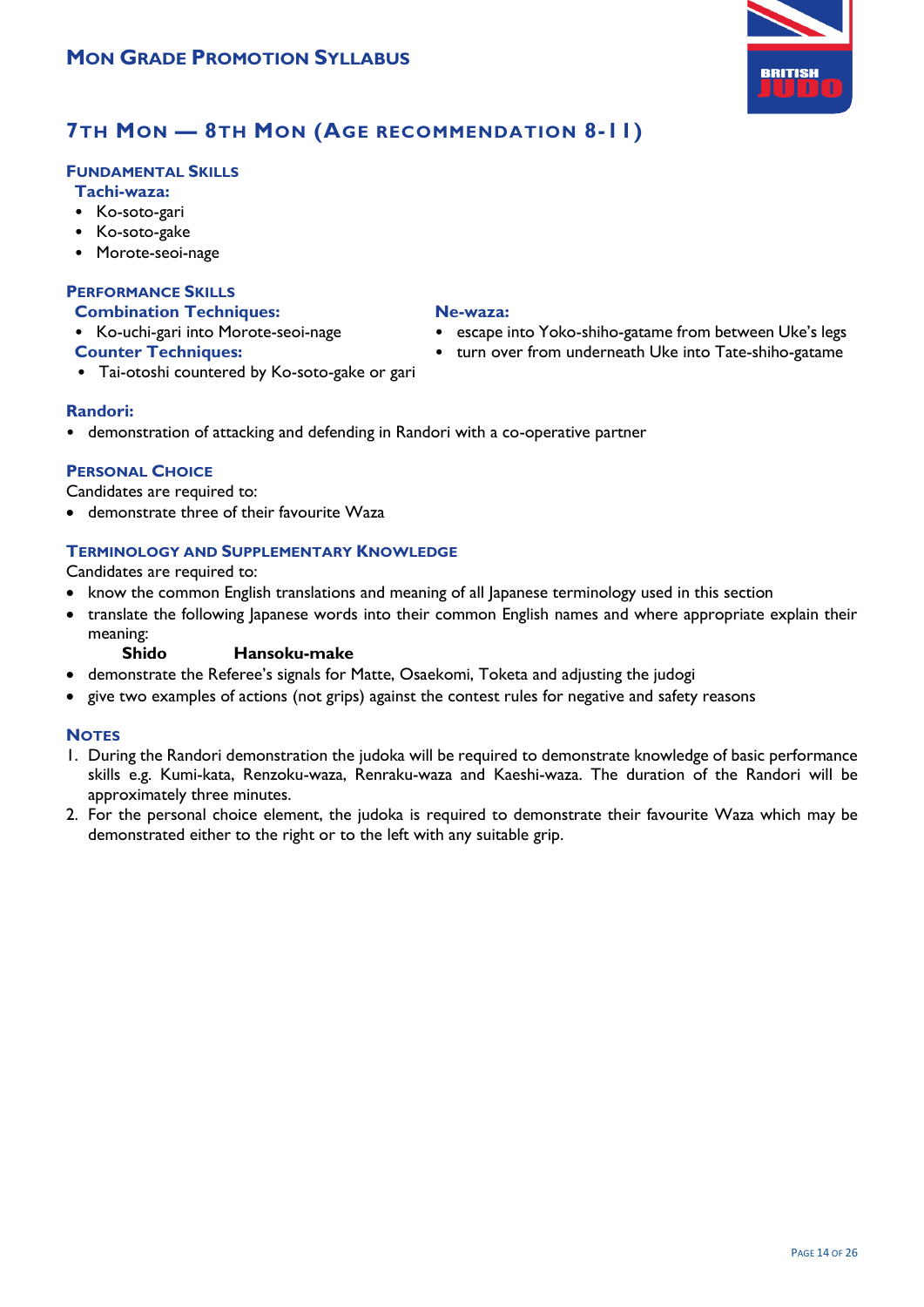

### **8TH MON — 9TH MON (AGE RECOMMENDATION 8-11)**

#### **FUNDAMENTAL SKILLS**

**Tachi-waza:**

- Seoi-otoshi
- O-soto-gari

#### **PERFORMANCE SKILLS Combination Techniques:**

- Ippon-seoi-nage into Ko-uchi-gari
- any techniques, as combinations with - Seoi-otoshi
	- -Ko-uchi-gari

#### **Ne-waza:**

- arm roll
	- from behind Uke
	- from in front of Uke

#### **Randori:**

• demonstration of attacking and defending in Randori with a co-operative partner

#### **PERSONAL CHOICE**

Candidates are required to:

demonstrate three of their favourite Waza

#### **TERMINOLOGY AND SUPPLEMENTARY KNOWLEDGE**

Candidates are required to:

- know the common English translations and meaning of all Japanese terminology used in this section
- translate the following Japanese words into their common English names and where appropriate explain their meaning:

#### **Hiki-wake**

give two examples of grips against the contest rules for negative or safety reasons

- 1. During the Randori demonstration the judoka will be required to demonstrate knowledge of basic performance skills e.g. Kumi-kata, Renzoku-waza, Renraku-waza and Kaeshi-waza. The duration of the Randori will be approximately three minutes.
- 2. For the personal choice element, the judoka is required to demonstrate their favourite Waza which may be demonstrated either to the right or to the left with any suitable grip.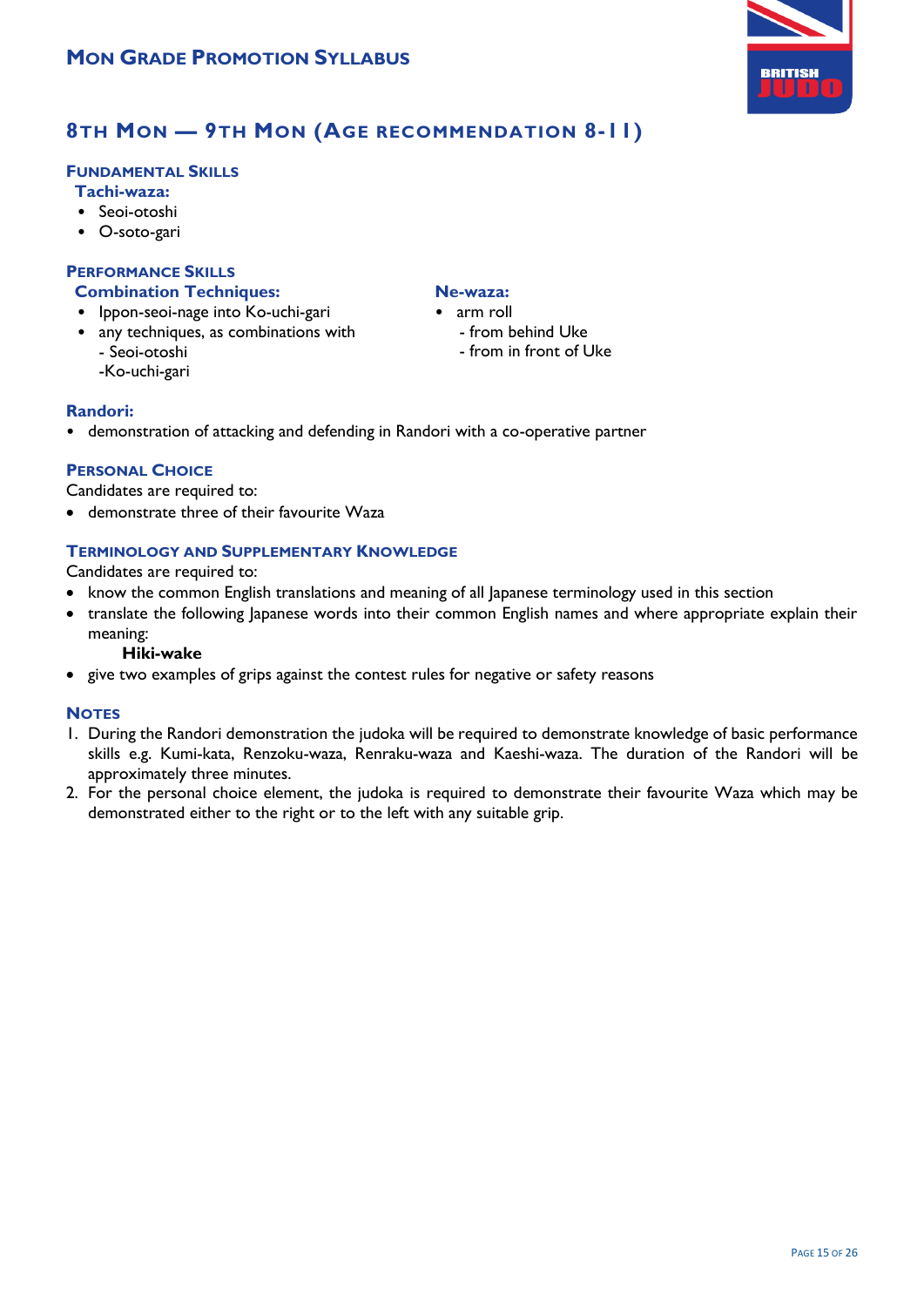

### **9TH MON — 10TH MON (AGE RECOMMENDATION 11-15)**

#### **FUNDAMENTAL SKILLS**

#### **Tachi-waza:**

- Harai-goshi
- Uchi-mata
- **Kansetsu-waza:**
- Ude-gatame
- Waki-gatame

#### **Randori:**

• demonstration of attacking and defending in Randori with a co-operative partner

#### **PERSONAL CHOICE**

Candidates are required to:

• select and demonstrate four techniques from the BJA Technical Grading Syllabus and demonstrate them individually and then as a series combinations and counters

#### **TERMINOLOGY AND SUPPLEMENTARY KNOWLEDGE**

Candidates are required to:

**awareness of the application.**

• know the common English translations and meaning of all Japanese terminology used in this section

#### **NOTES**

- 1. During the Randori demonstration the judoka will be required to demonstrate knowledge of basic performance skills e.g. Kumi-kata, Renzoku-waza, Renraku-waza and Kaeshi-waza. The duration of the Randori will be approximately three minutes.
- 2. For the personal choice element, techniques must be demonstrated in an appropriate practical situation that includes attacking opportunity, best grip and appropriate movement. Demonstrations must include two combinations, two counters and two transitions into Ne-waza. Combinations and counters can be either Tachiwaza or Ne-waza or a combination of both. Techniques must be demonstrated in an appropriate practical situation that includes attacking opportunity, best grip and appropriate movement. It is expected that the judoka will select appropriate techniques which will allow for the demonstration of the

more advanced combinations and counters. 3. Kansetsu-waza is introduced for this grade and the demonstrations must be made in a controlled manner with special attention being paid to the safety of Uke. **From this grade onwards, Kansetsu-waza must not be applied to the point of submission and is taught so that the judoka has an understanding and**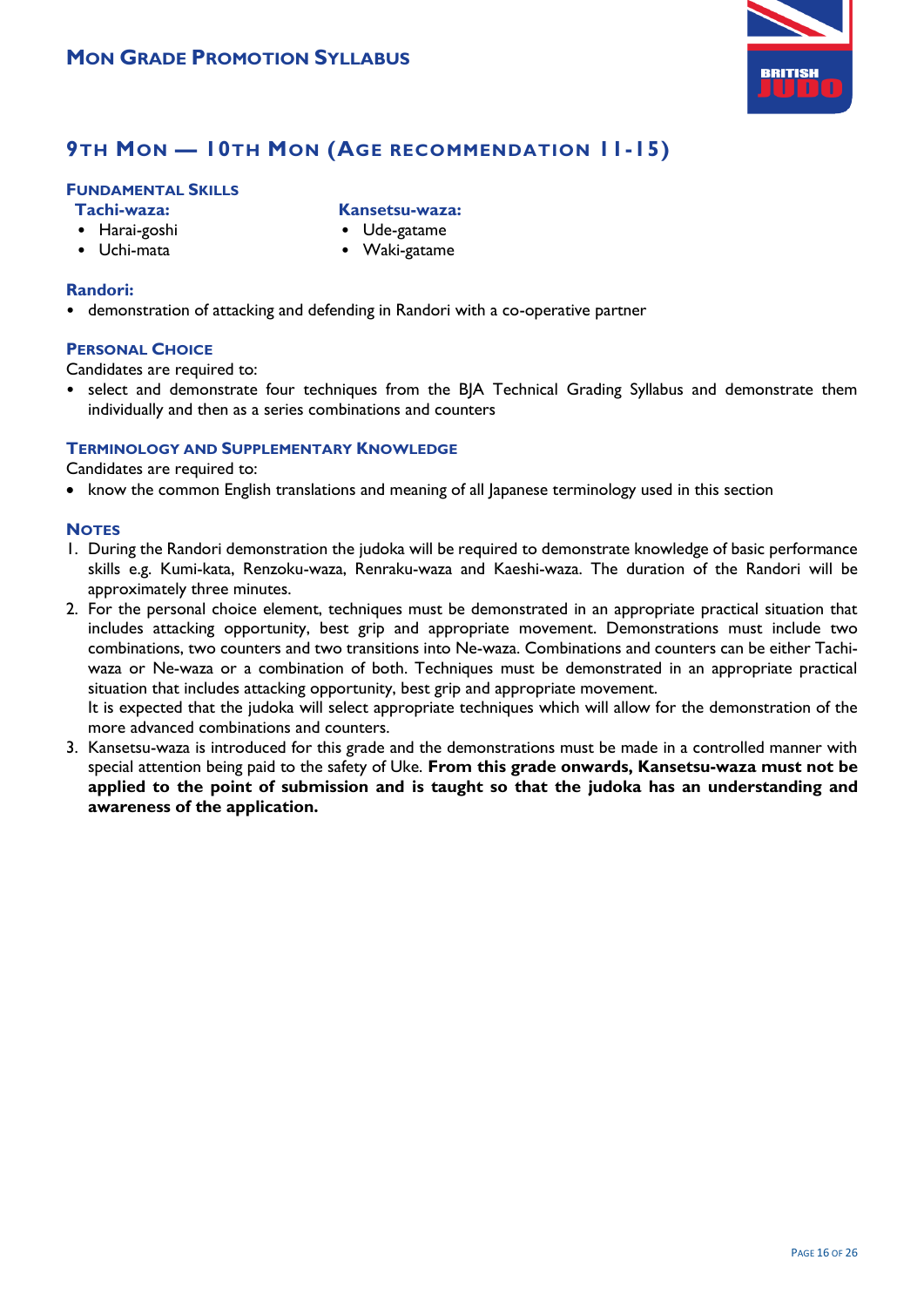

### **10TH MON — 11TH MON (AGE RECOMMENDATION 11-15)**

#### **FUNDAMENTAL SKILLS**

**Tachi-waza:**

- Hiza-guruma
- Sasae-tsuri-komi-ashi

### **PERFORMANCE SKILLS**

**Ne-waza:**

- Juji-gatame
	- sit back entry
	- roll over entry

#### **Randori:**

• demonstration of attacking and defending in Randori with a co-operative partner

#### **PERSONAL CHOICE**

Candidates are required to:

• select and demonstrate four of their favourite waza

#### **TERMINOLOGY AND SUPPLEMENTARY KNOWLEDGE**

Candidates are required to:

• know the common English translations and meaning of all Japanese terminology used in this section

#### **NOTES**

- 1. During the Randori demonstration the judoka will be required to demonstrate knowledge of basic performance skills e.g. Kumi-kata, Renzoku-waza, Renraku-waza and Kaeshi-waza. The duration of the Randori will be approximately three minutes.
- 2. For the personal choice element, the judoka is required to demonstrate their favourite Waza which may be demonstrated either to the right or to the left with any suitable grip.
- 3. Additional Kansetsu-waza is introduced for this grade and the demonstrations must be made in a controlled manner with special attention being paid to the safety of Uke.

#### **Kansetsu-waza:**

- Juji-gatame
- Hiza-gatame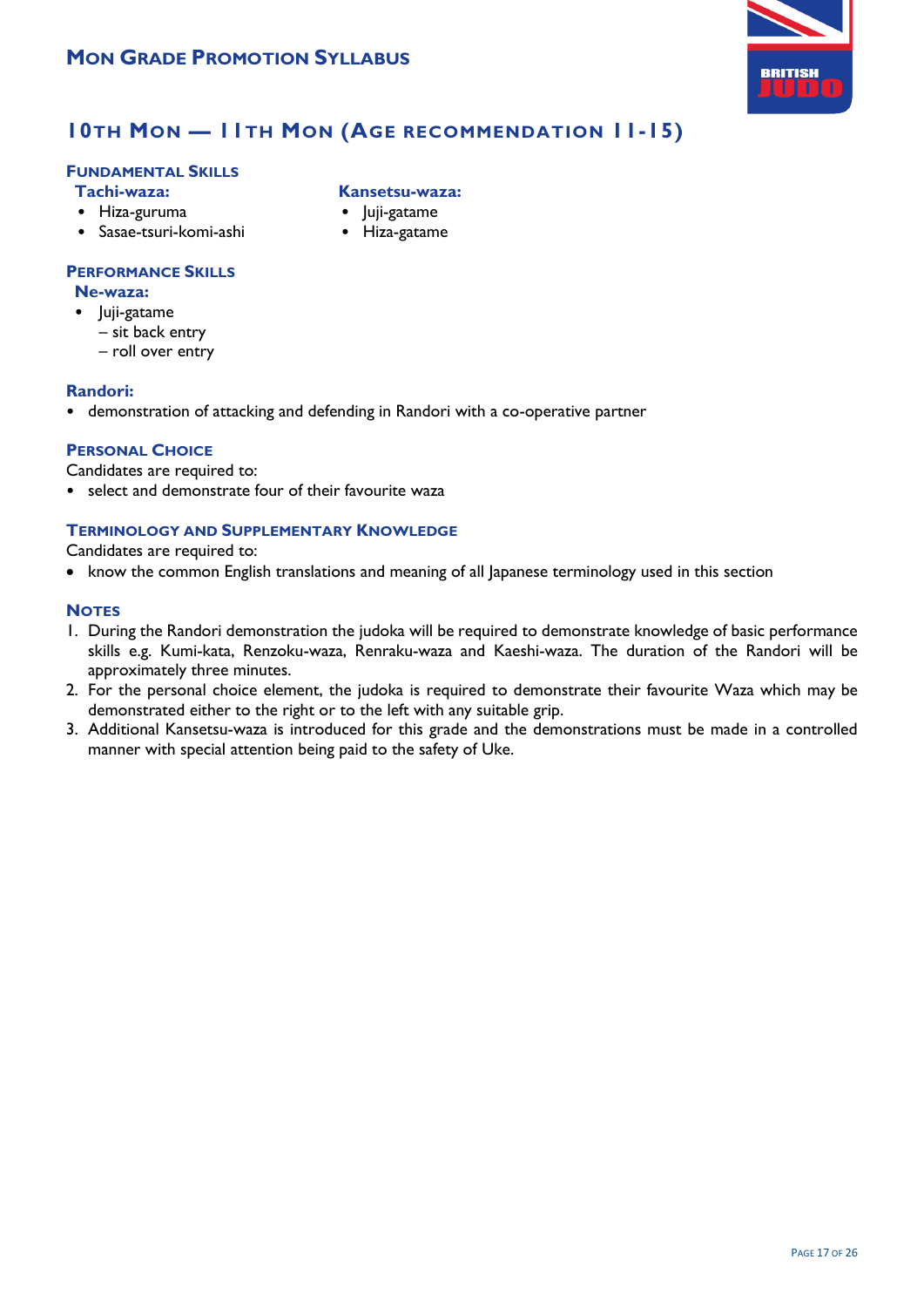

### **11TH MON — 12TH MON (AGE RECOMMENDATION 11-15)**

#### **FUNDAMENTAL SKILLS**

#### **Tachi-waza:**

- Hane-goshi
- Okuri-ashi-barai
- Morote-eri-seoi-nage

#### **PERFORMANCE SKILLS**

#### **Ne-waza:**

- Juji-gatame
	- over the shoulder entry
	- entry from beneath

#### **Randori:**

• demonstration of attacking and defending in Randori with a co-operative partner

#### **PERSONAL CHOICE**

Candidates are required to:

• select and demonstrate four of their favourite Waza

#### **TERMINOLOGY AND SUPPLEMENTARY KNOWLEDGE**

Candidates are required to:

• know the common English translations and meaning of all Japanese terminology used in this section

- 1. During the Randori demonstration the judoka will be required to demonstrate knowledge of basic performance skills e.g. Kumi-kata, Renzoku-waza, Renraku-waza and Kaeshi-waza. The duration of the Randori will be approximately three minutes.
- 2. For the personal choice element, the judoka is required to demonstrate their favourite Waza which may be demonstrated either to the right or to the left with any suitable grip.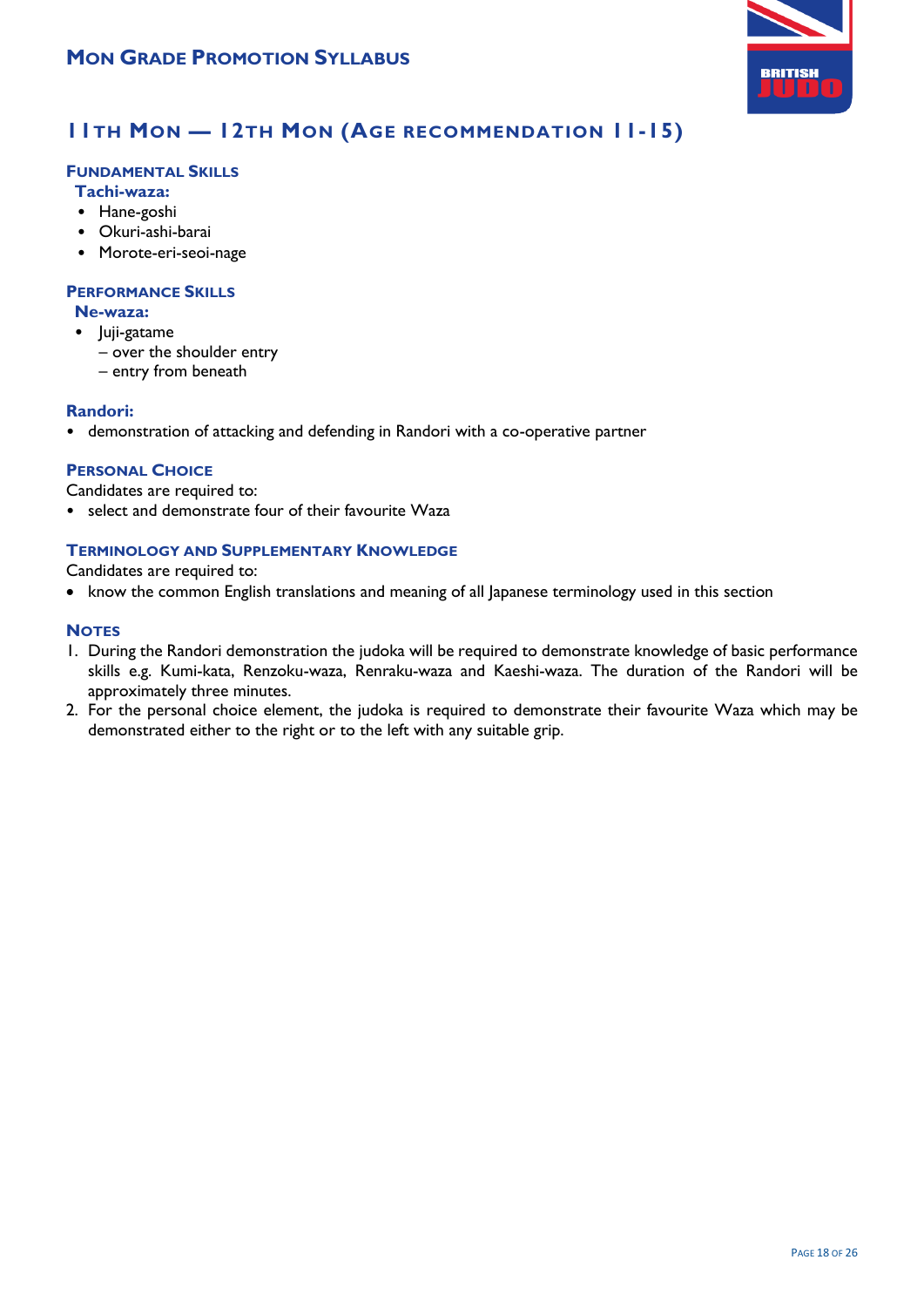

### **12TH MON — 13TH MON (AGE RECOMMENDATION 11-15)**

#### **FUNDAMENTAL SKILLS**

**Tachi-waza:**

**Kansetsu-waza:**

• Tani-otoshi

• Ude-garami

• Yoko-guruma

### **PERFORMANCE SKILLS**

**Combination Techniques:**

#### **Ne-waza:**

• Knowledge of selected Kaeshi-waza (various • Ude-garami from Kuzure-kesa-gatame options)

#### **Kumi-kata:**

• Kumi-kata (gripping) skills (right and left)

#### **Randori:**

• demonstration of attacking and defending in Randori with a co-operative partner

#### **PERSONAL CHOICE**

Candidates are required to:

• select and demonstrate four techniques from the BJA Technical Grading Syllabus and demonstrate them individually and then as a series combinations and counters

#### **TERMINOLOGY AND SUPPLEMENTARY KNOWLEDGE**

Candidates are required to:

• know the common English translations and meaning of all Japanese terminology used in this section

#### **NOTES**

- 1. During the Randori demonstration the judoka will be required to demonstrate knowledge of basic performance skills e.g. Kumi-kata, Renzoku-waza, Renraku-waza and Kaeshi-waza. The duration of the Randori will be approximately three minutes.
- 2. For the personal choice element, techniques must be demonstrated in an appropriate practical situation that includes attacking opportunity, best grip and appropriate movement. Demonstrations must include two combinations, two counters and two transitions into Ne-waza. Combinations and counters can be either Tachiwaza or Ne-waza or a combination of both. Techniques must be demonstrated in an appropriate practical situation that includes attacking opportunity, best grip and appropriate movement.

It is expected that the judoka will select appropriate techniques which will allow for the demonstration of the more advanced combinations and counters.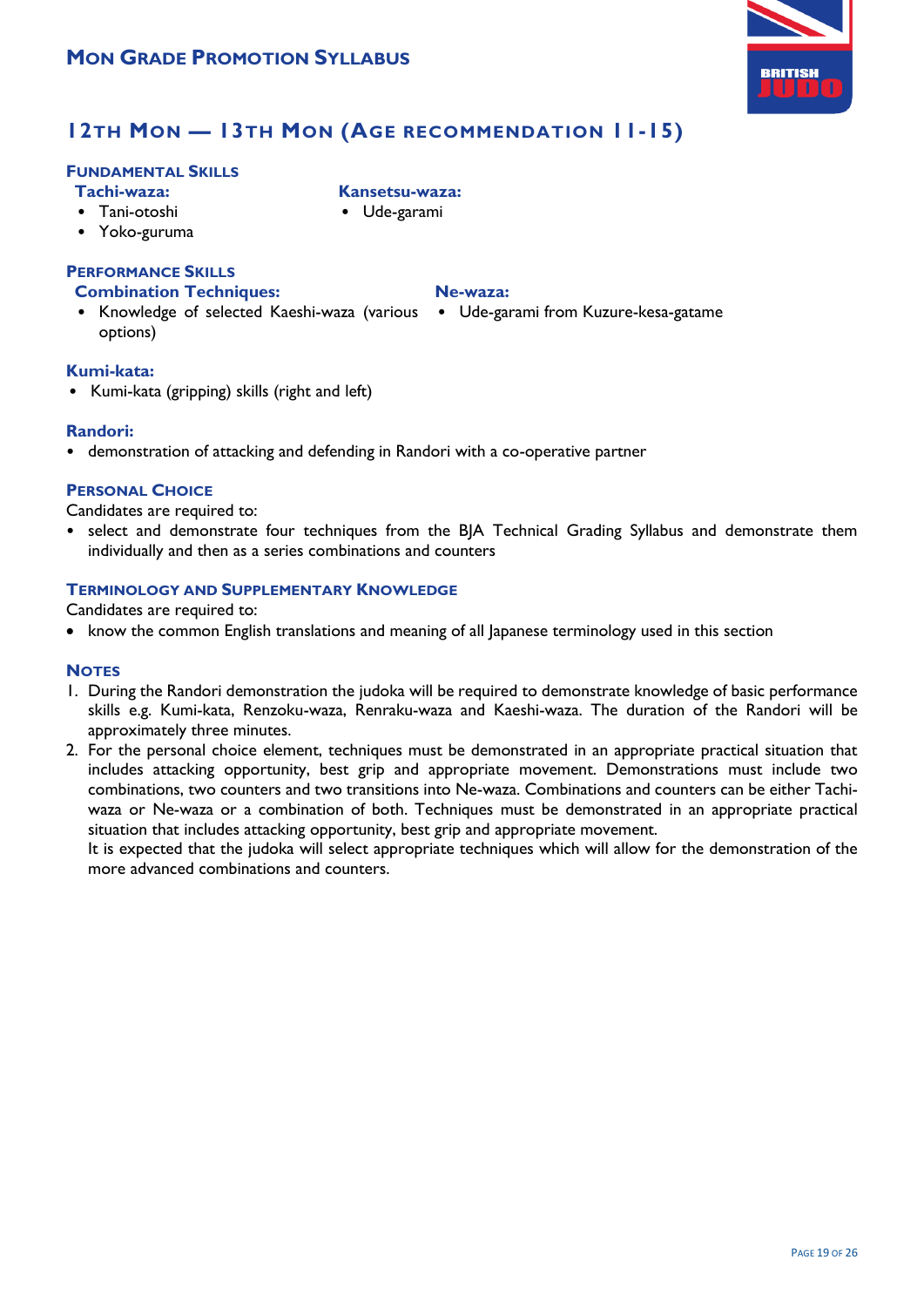

### **13TH MON — 14TH MON (AGE RECOMMENDATION 11-15)**

#### **FUNDAMENTAL SKILLS**

**Tachi-waza:**

- Tomoe-nage
- Yoko-tomoe-nage

#### **Shime-waza:**

- Okuri-eri-jime
- Nami-juji-jime
- Gyaku-juji-jime

#### **PERFORMANCE SKILLS**

#### **Ne-waza:**

- Nami-juji-jime Uke underneath (between Tori's legs)
- Gyaku-juji-jime Uke on top (between Tori's legs)
- Okuri-eri-jime Uke attempts Seoi-otoshi (or other) dropping attack

#### **Kumi-kata:**

• Kumi-kata (gripping) skills (right and left)

#### **Randori:**

• demonstration of attacking and defending in Randori with a co-operative partner

#### **PERSONAL CHOICE**

Candidates are required to:

• select and demonstrate two of their favourite combinations or counters

#### **TERMINOLOGY AND SUPPLEMENTARY KNOWLEDGE**

Candidates are required to:

• know the common English translations and meaning of all Japanese terminology used in this section

- 1. During the Randori demonstration the judoka will be required to demonstrate knowledge of basic performance skills e.g. Kumi-kata, Renzoku-waza, Renraku-waza and Kaeshi-waza. The duration of the Randori will be approximately three minutes.
- 2. For the personal choice element, the judoka is required to demonstrate their favourite Waza which may be demonstrated either to the right or to the left with any suitable grip. Any combinations or counters may be demonstrated.
- 3. Shime-waza is introduced for this grade and the demonstrations must be made in a controlled manner with special attention being paid to the safety of Uke.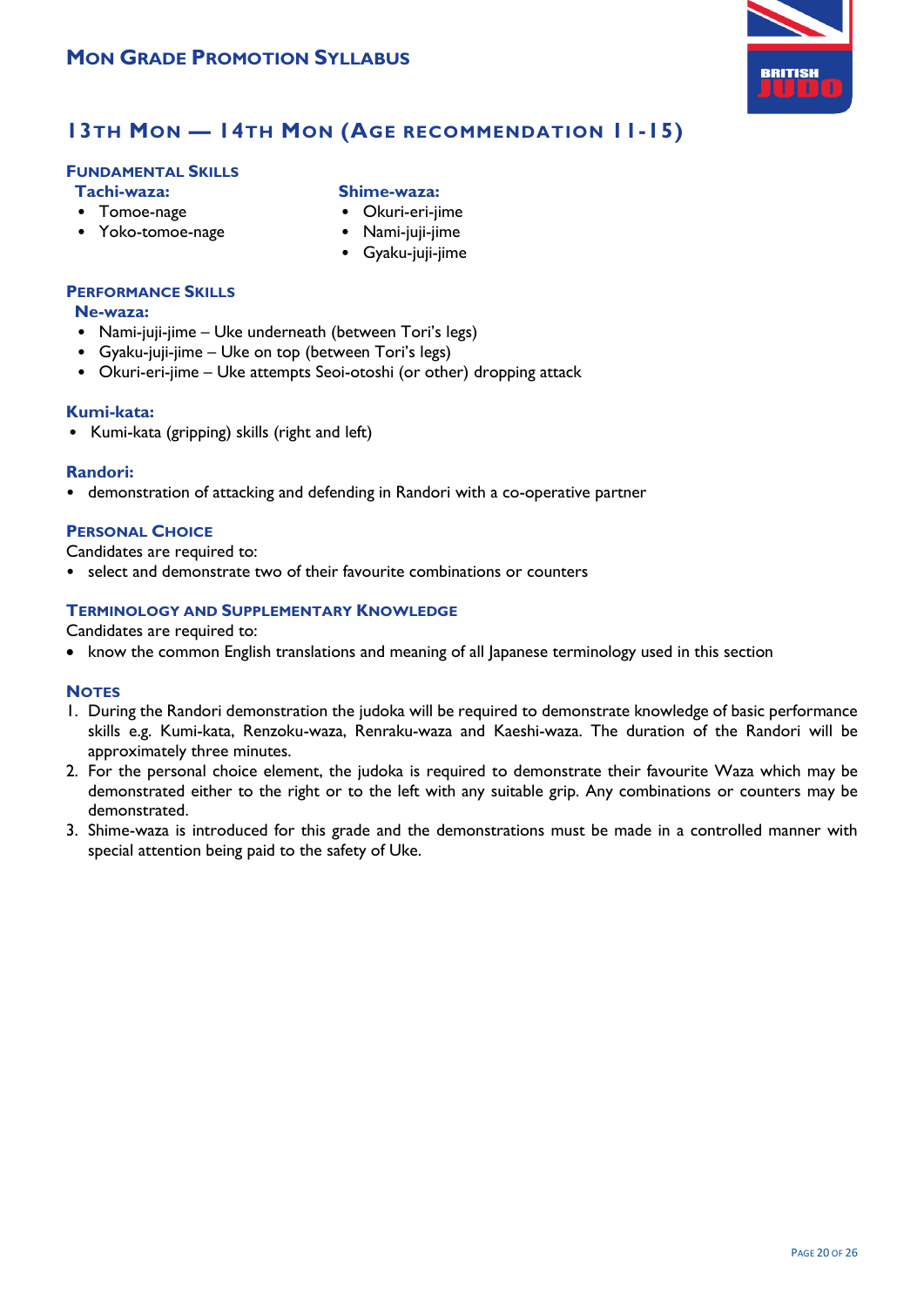

### **14TH MON — 15TH MON (AGE RECOMMENDATION 11-15)**

#### **FUNDAMENTAL SKILLS**

- **Tachi-waza**
- Uki-waza
- Soto-maki-komi

#### **PERFORMANCE SKILLS**

#### **Ne-waza:**

- Koshi-jime Uke has attempted a "dropping attack"
- Kata-te-jime Uke in "all fours" position

#### **Randori:**

• demonstration of attacking and defending in Randori with a co-operative partner

#### **PERSONAL CHOICE**

Candidates are required to:

• select and demonstrate two of their favourite combinations or counters

#### **TERMINOLOGY AND SUPPLEMENTARY KNOWLEDGE**

Candidates are required to:

• know the common English translations and meaning of all Japanese terminology used in this section

- 1. During the Randori demonstration the judoka will be required to demonstrate knowledge of basic performance skills e.g. Kumi-kata, Renzoku-waza, Renraku-waza and Kaeshi-waza. The duration of the Randori will be approximately three minutes.
- 2. For the personal choice element, the judoka is required to demonstrate their favourite Waza which may be demonstrated either to the right or to the left with any suitable grip. Any combinations or counters may be demonstrated.
- 3. Shime-waza is included in this grade and the demonstrations must be made in a controlled manner with special attention being paid to the safety of Uke.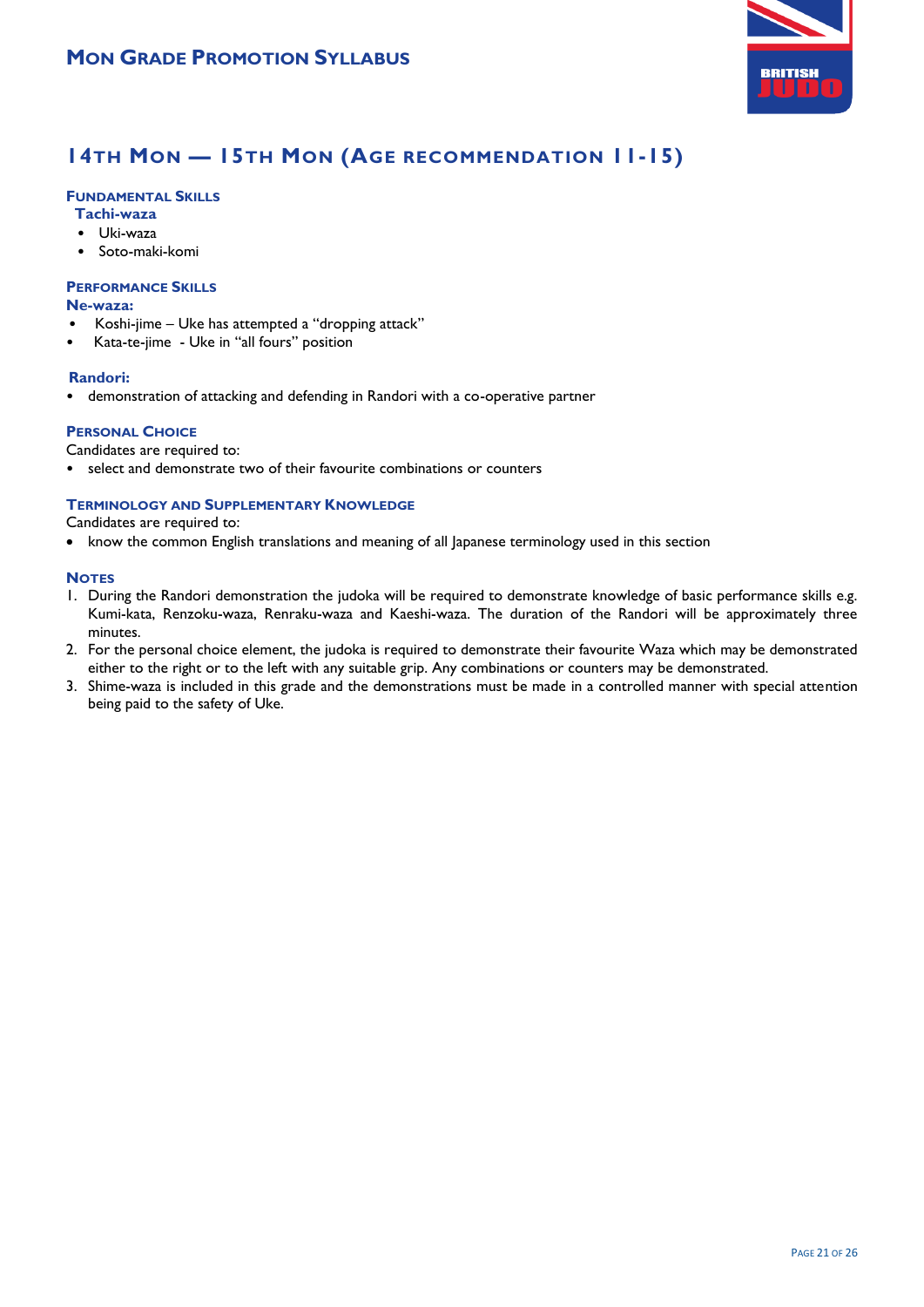

### **15TH MON — 16TH MON (AGE RECOMMENDATION 14-17)**

**Shime-waza:** • Kata-ha-jime

#### **FUNDAMENTAL SKILLS**

**Tachi-waza:**

- Ura-nage
- Uki-otoshi
- Koshi-guruma

#### **PERFORMANCE SKILLS**

#### **Tachi-waza:**

- **Ne-waza:**
- knowledge of performance forms of selected Kata-ha-jime Uke in "all fours" position techniques

• Kata-te-ashi-koshi-jime

#### **Randori:**

• demonstration of attacking and defending in Randori with a co-operative partner

#### **PERSONAL CHOICE**

Candidates are required to:

• select and demonstrate four techniques from the BJA Technical Grading Syllabus and demonstrate them individually and then as a series combinations and counters

#### **TERMINOLOGY AND SUPPLEMENTARY KNOWLEDGE**

Candidates are required to:

• know the common English translations and meaning of all lapanese terminology used in this section

#### **NOTES**

- 1. During the Randori demonstration the judoka will require to demonstrate knowledge of basic performance skills e.g. Kumi-kata, Renzoku-waza, Renraku-waza and Kaeshi-waza. The duration of the Randori will be approximately three minutes.
- 2. For the personal choice element, techniques must be demonstrated in an appropriate practical situation that includes attacking opportunity, best grip and appropriate movement. Demonstrations must include two combinations, two counters and two transitions into ne-waza. Combinations and counters can be either Tachiwaza or Ne-waza or a combination of both. Techniques must be demonstrated in an appropriate practical situation that includes attacking opportunity, best grip and appropriate movement.

It is expected that the judoka will select appropriate techniques which will allow for the demonstration of the more advanced combinations and counters.

3. Shime-waza is included in this grade and the demonstrations must be made in a controlled manner with special attention being paid to the safety of Uke.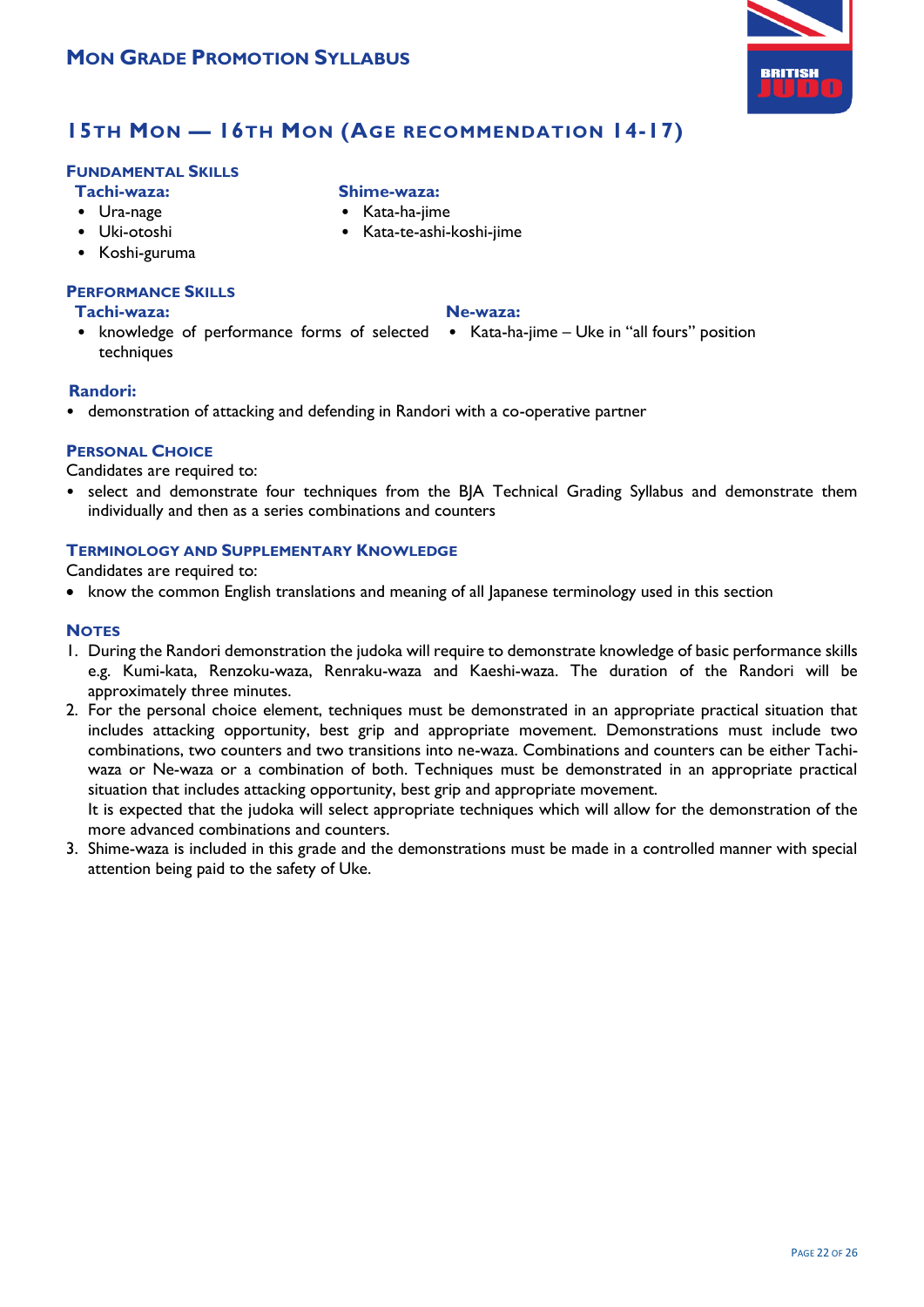

### **16TH MON — 17TH MON (AGE RECOMMENDATION 14-17)**

**Shime-waza:** • Hadaka-jime

#### **FUNDAMENTAL SKILLS**

**Tachi-waza:**

- Ushiro-goshi
- Sumi-gaeshi
- Ryo-hiza-seoi-otoshi
- Yoko-gake

#### **PERFORMANCE SKILLS**

#### **Tachi-waza:**

- **Ne-waza:**
- knowledge of performance forms of selected Hadaka-jime Uke prone position techniques

#### **Randori:**

• demonstration of attacking and defending in Randori with a co-operative partner

#### **PERSONAL CHOICE**

Candidates are required to:

• select and demonstrate three of their favourite combinations or counters

#### **TERMINOLOGY AND SUPPLEMENTARY KNOWLEDGE**

Candidates are required to:

• know the common English translations and meaning of all Japanese terminology used in this section

- 1. During the Randori demonstration the judoka will be required to demonstrate knowledge of basic performance skills e.g. Kumi-kata, Renzoku-waza, Renraku-waza and Kaeshi-waza. The duration of the Randori will be approximately three minutes.
- 2. For the personal choice element, the judoka is required to demonstrate their favourite Waza which may be demonstrated either to the right or to the left with any suitable grip. Any combinations or counters may be demonstrated.
- 3. Shime-waza is included in this grade and the demonstrations must be made in a controlled manner with special attention being paid to the safety of Uke.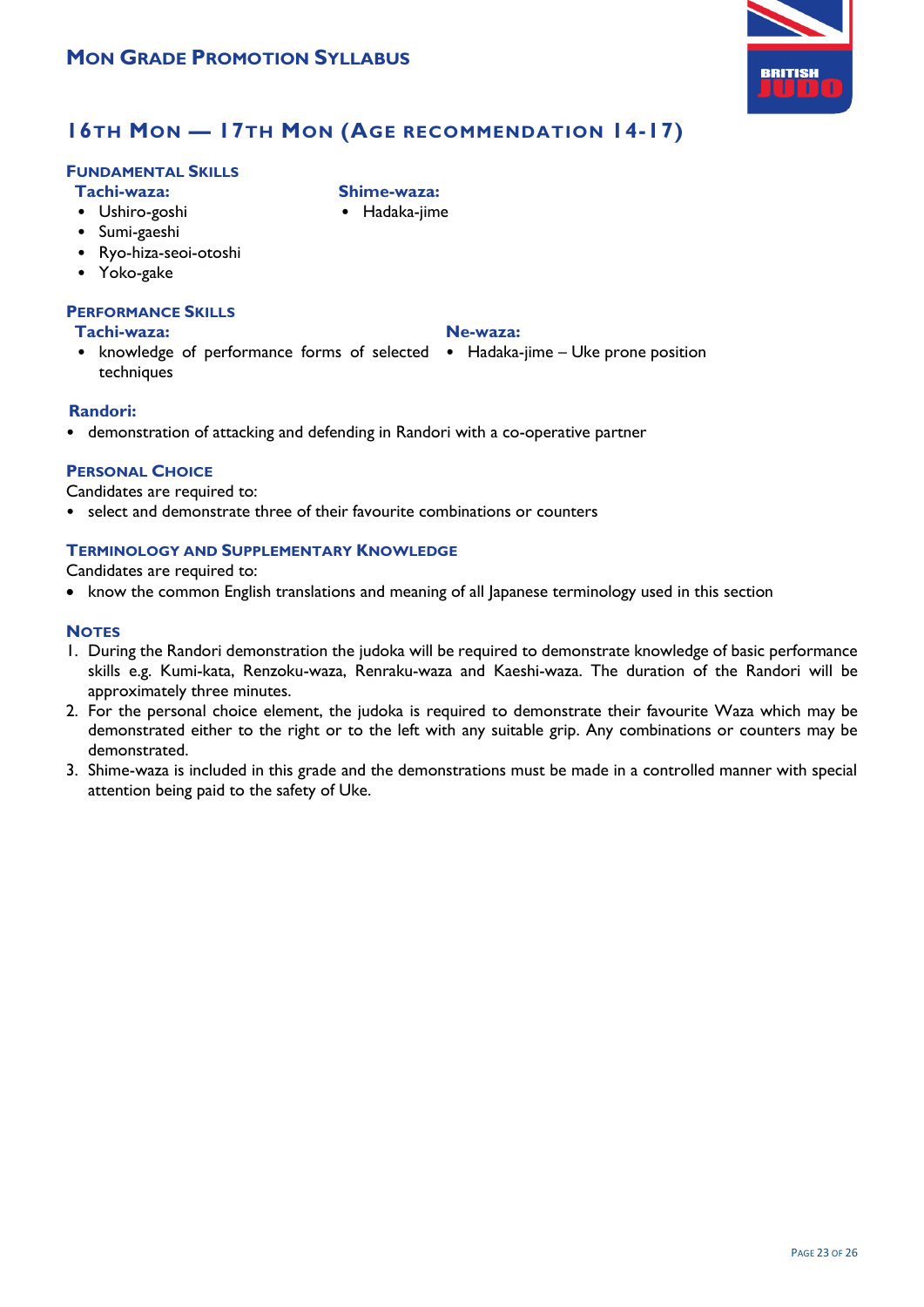

### **17TH MON — 18TH MON (AGE RECOMMENDATION 14-17)**

**Shime-waza:** • San-gaku-jime

#### **FUNDAMENTAL SKILLS**

**Tachi-waza:**

- Sode-tsuri-komi-goshi
- Kata-guruma
- Ko-uchi-gake-maki-komi

#### **PERFORMANCE SKILLS**

**Tachi-waza:**

• Demonstrate any two variations of Sumi-gaeshi

#### **Ne-waza:**

- San-gaku- gatame complex entry
- San-gaku-Jime complex entry
- San-gaku-osae-gatame turnover and hold

#### **Randori:**

• demonstration of attacking and defending in Randori with a co-operative partner

#### **PERSONAL CHOICE**

Candidates are required to:

- select and demonstrate four techniques from the BJA Technical Grading Syllabus and demonstrate them individually and then as a series combinations and counters
- Demonstrate 1 set of Nage No Kata or Katame No Kata

#### **TERMINOLOGY AND SUPPLEMENTARY KNOWLEDGE**

Candidates are required to:

- know the common English translations and meaning of all Japanese terminology used in this section
- give three examples of any of the penalties in the competition rules

#### **NOTES**

- 1. During the Randori demonstration the judoka will be required to demonstrate knowledge of basic performance skills e.g. Kumi-kata, Renzoku-waza, Renraku-waza and Kaeshi-waza. The duration of the Randori will be approximately three minutes.
- 2. For the personal choice element, techniques must be demonstrated in an appropriate practical situation that includes attacking opportunity, best grip and appropriate movement. Demonstrations must include two combinations, two counters and two transitions into Ne-waza. Combinations and counters can be either Tachi-waza or Ne-waza or a combination of both. Techniques must be demonstrated in an appropriate practical situation that includes attacking opportunity, best grip and appropriate movement.

It is expected that the judoka will select appropriate techniques which will allow for the demonstration of the more advanced combinations and counters.

Candidates who have attained a BJA Junior Referee Award or a BJA Kata Award may, if they wish, exempt themselves from this section.

3. Shime-waza is included in this grade and the demonstrations must be made in a controlled manner with special attention being paid to the safety of Uke.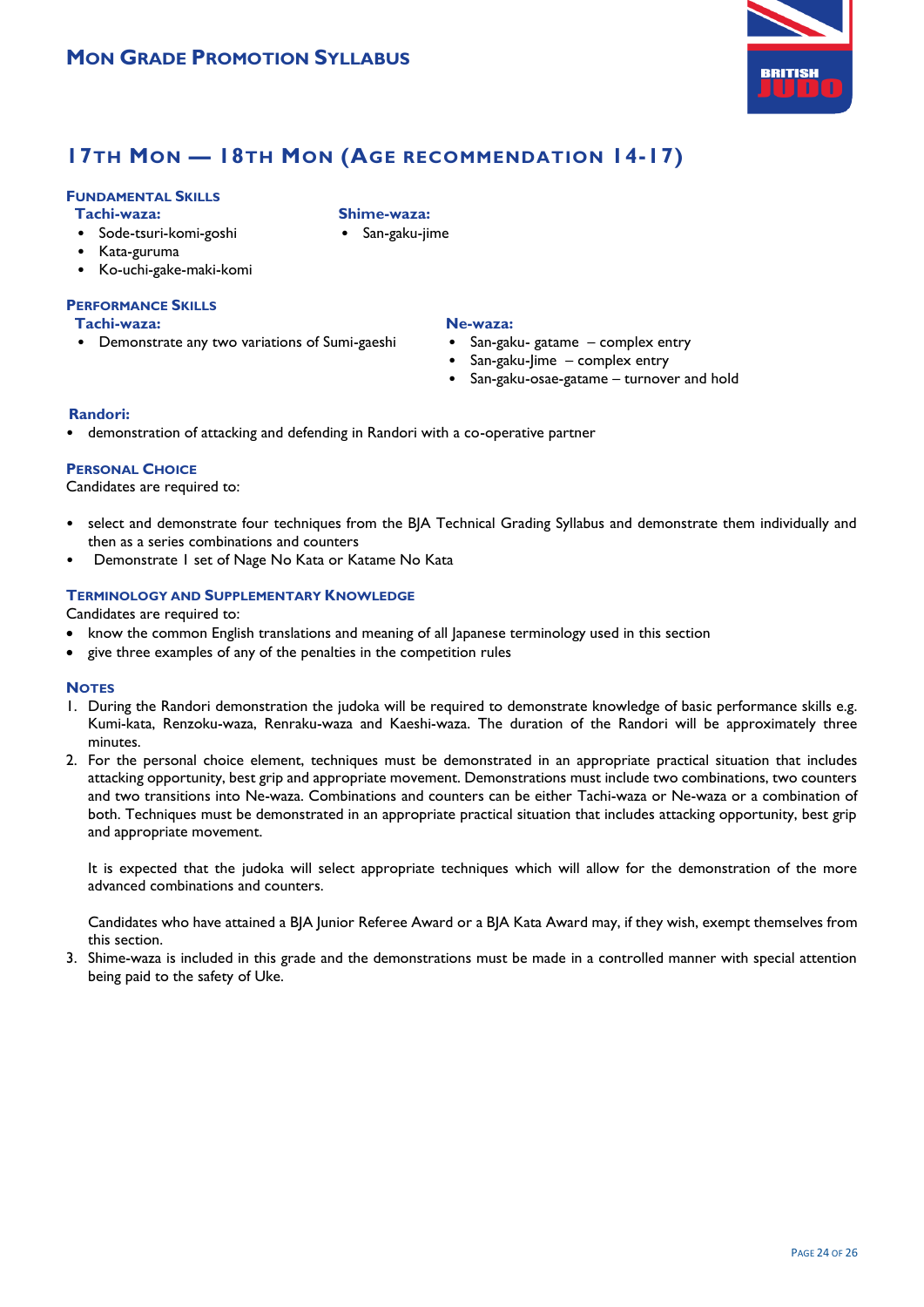

## **APPENDIX 1 - TERMINOLOGY**

| <b>Japanese</b>          | <b>English Description</b>                        |
|--------------------------|---------------------------------------------------|
| De-ashi-barai            | <b>Advancing Foot Sweep</b>                       |
| Dojo                     | Judo practice hall                                |
| Gyaku-juji-jime          | <b>Reverse Cross Strangle</b>                     |
| Hadaka-jime              | <b>Naked Strangle</b>                             |
| Hajime                   | Begin - Referee's command to start a judo contest |
| Hane-goshi               | <b>Spring Hip</b>                                 |
| Hansoku-make             | <b>Disqualification</b>                           |
| Harai-goshi              | Sweeping Hip                                      |
|                          | Referee's announcement of a draw at the end of a  |
| Hiki-wake                | contest                                           |
| Hiza-guruma              | <b>Knee Wheel</b>                                 |
| Ippon                    | Complete point                                    |
| Ippon-seoi-nage          | One arm shoulder                                  |
| Judogi                   | Judo uniform                                      |
| Judoka                   | Judo player                                       |
| Juji-gatame              | Cross armlock                                     |
| Kaeshi-waza              | Counter techniques                                |
| Kami-shiho-gatame        | Upper four quarters hold                          |
| Kata-guruma              | Shoulder wheel                                    |
| Kata-ha-jime             | Single collar strangle                            |
| Kata-te-ashi-koshi-jime  | Single hand leg hip strangle                      |
| Kata-te-jime             | Strangle with one hand                            |
| Kesa-gatame              | Scarf hold                                        |
| Koshi-guruma             | Hip wheel                                         |
| Ko-soto-gake             | Minor outer hook                                  |
| Ko-soto-gari             | Minor outer reaping                               |
| Ko-uchi-gake-maki-komi   | Minor inner hook winding                          |
| Ko-uchi-gari             | Minor inner reaping                               |
| Ko-uchi-gake             | Minor inner hook                                  |
| Kumi-kata                | Engagement position                               |
| Kuzure-kami-shiho-gatame | Broken upper four quarters hold                   |
| Kuzure-kesa-gatame       | Broken scarf hold                                 |
| Kuzure-tate-shiho-gatame | Broken lengthwise four quarters hold              |
| Mae Mawari Ukemi         | Forward rolling breakfall                         |
| Morote-eri-seoi-nage     | Two handed lapel shoulder                         |
| Morote-gari              | Double leg grab                                   |
| Morote-seoi-nage         | Two handed shoulder                               |
| Mune-gatame              | Chest hold                                        |
| Nage-komi                | Repetitive throwing                               |
| Nami-juji-jime           | Normal cross strangle                             |
| Ne-waza                  | Groundwork techniques                             |
| Obi                      | <b>Belt</b>                                       |
| O-goshi                  | Major hip                                         |
| Okuri-ashi-barai         | Double foot sweep                                 |
| Okuri-eri-jime           | Sliding collar strangle                           |
| Osaekomi                 | Hold down                                         |
| Osaekomi-waza            | Holding techniques                                |
| Osoto-otoshi             | Major outer drop                                  |
| O-uchi-gari              | Major inner reaping                               |
| Randori                  | Free practice                                     |